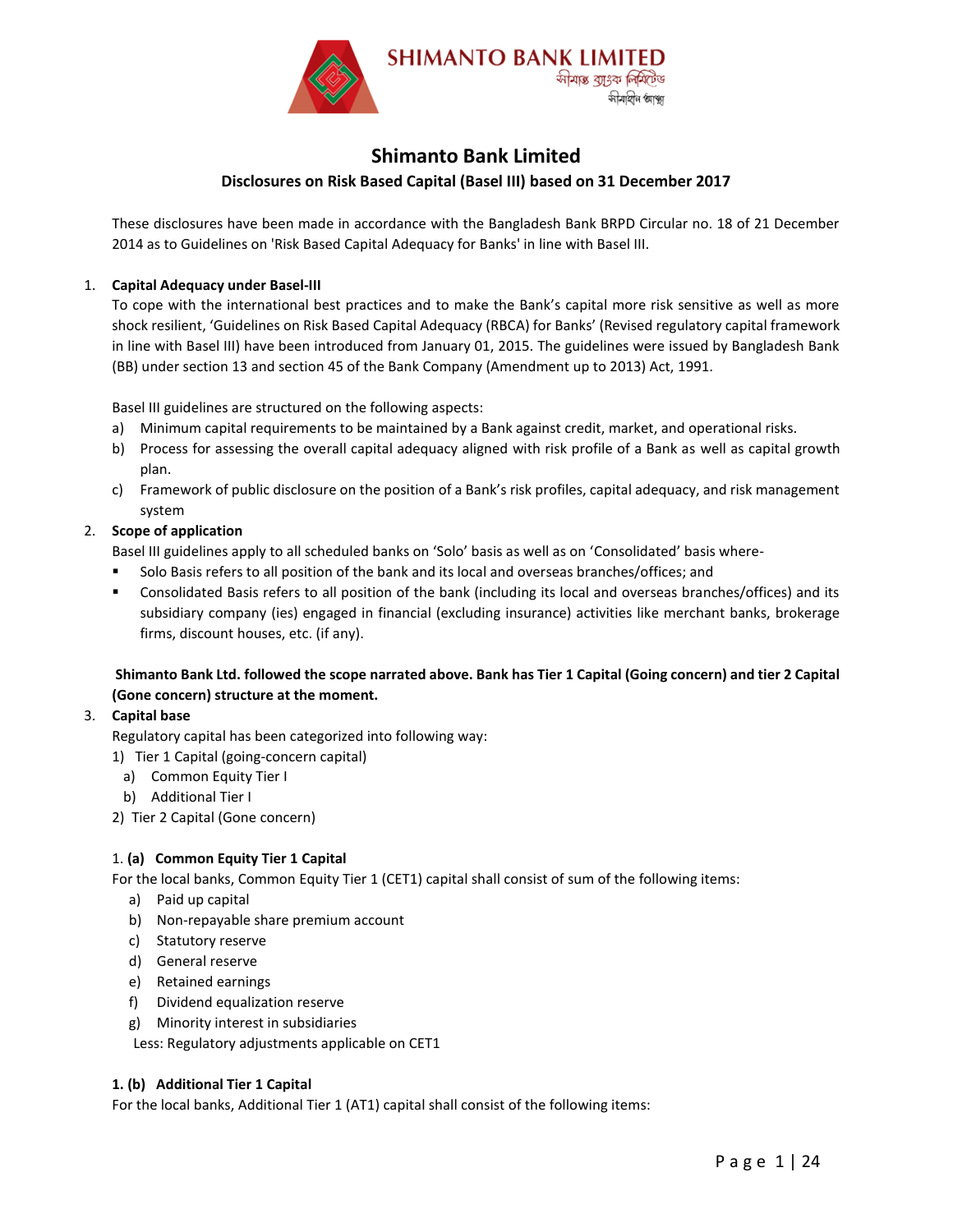

- a) Instruments issued by the banks that meet the qualifying criteria for AT1 as specified at Annex4.
- b) Minority Interest i.e. AT1 issued by consolidated subsidiaries to third parties (for consolidated reporting only); Less: Regulatory adjustments applicable on AT1 Capital

### **2. Tier 2 Capital**

Tier 2 capital, also called '**Gone-Concern Capital',** represents other elements which fall short of some of the characteristics of the core capital but contribute to the overall strength of a bank. For the local banks, Tier 2 capital shall consist of the following items:

- a) General Provisions; (General provisions/general loan-loss reserve eligible for inclusion in Tier 2 will be limited to a maximum 1.25 percentage points of credit risk-weighted assets calculated under the standardised approach)
- b) Subordinated debt / Instruments issued by the banks that meet the qualifying criteria for Tier 2 capital;
- c) Minority Interest i.e. Tier-2 issued by consolidated subsidiaries to third parties as specified Less: Regulatory adjustments applicable on Tier-2 capital;

#### **4. Limits (Minima and Maxima)**

These instructions will be adopted in a phased manner starting from the January 2015, with full implementation of capital ratios from the beginning of 2019. Banks will be required to maintain the following ratios on an ongoing basis:

- a) Common Equity Tier 1 of at least 4.5% of the total RWA.
- b) Tier-1 capital will be at least 6.0% of the total RWA.
- c) Minimum CRAR of 10% of the total RWA.
- d) Additional Tier 1 capital can be admitted maximum up to 1.5% of the total RWA or 33.33% of CET1, whichever is higher
- e) Tier 2 capital can be admitted maximum up to 4.0% of the total RWA or 88.89% of CET1, whichever is higher
- f) In addition to minimum CRAR, Capital Conservation Buffer (CCB) of 2.5% of the total RWA is being introduced which will be maintained in the form of CET1.

#### **Following is the phase-in arrangement for the implementation of minimum capital requirements**

Phase-in arrangement of minimum capital requirements

|                                                        | 2015                     | 2016   | 2017   | 2018   | 2019   |
|--------------------------------------------------------|--------------------------|--------|--------|--------|--------|
| Minimum Common Equity Tier-1 Capital Ratio             | 4.50%                    | 4.50%  | 4.50%  | 4.50%  | 4.50%  |
| Capital Conservation Buffer                            | $\overline{\phantom{0}}$ | 0.63%  | 1.25%  | 1.88%  | 2.50%  |
| Minimum CET-1 plus Capital Conservation Buffer         | 4.5%                     | 5.13%  | 5.75%  | 6.38%  | 7.00%  |
| Minimum T-1 Capital Ratio                              | 5.50%                    | 5.50%  | 6.00%  | 6.00%  | 6.00%  |
| Minimum Total Capital Ratio                            | 10.00%                   | 10.00% | 10.00% | 10.00% | 10.00% |
| Minimum Total Capital plus Capital Conservation Buffer | 10.00%                   | 10.63% | 11.25% | 11.88% | 12.50% |

#### **5. Capital Conservation Buffer**

Banks are required to maintain a capital conservation buffer of 2.5%, comprised of Common Equity Tier 1 capital, above the regulatory minimum capital requirement of 10%. Banks should not distribute capital (i.e. pay dividends or bonuses in any form) in case capital level falls within this range. However, they will be able to conduct business as normal when their capital levels fall into the conservation range as they experience losses. Therefore, the constraints imposed are related to the distributions only and are not related to the operations of banks. The distribution constraints imposed on banks when their capital levels fall into the range increase as the banks' capital levels approach the minimum requirements. The Table below shows the minimum capital conservation ratios a bank must meet at various levels of the Common Equity Tier 1 capital ratios. Bank's minimum capital conservation standards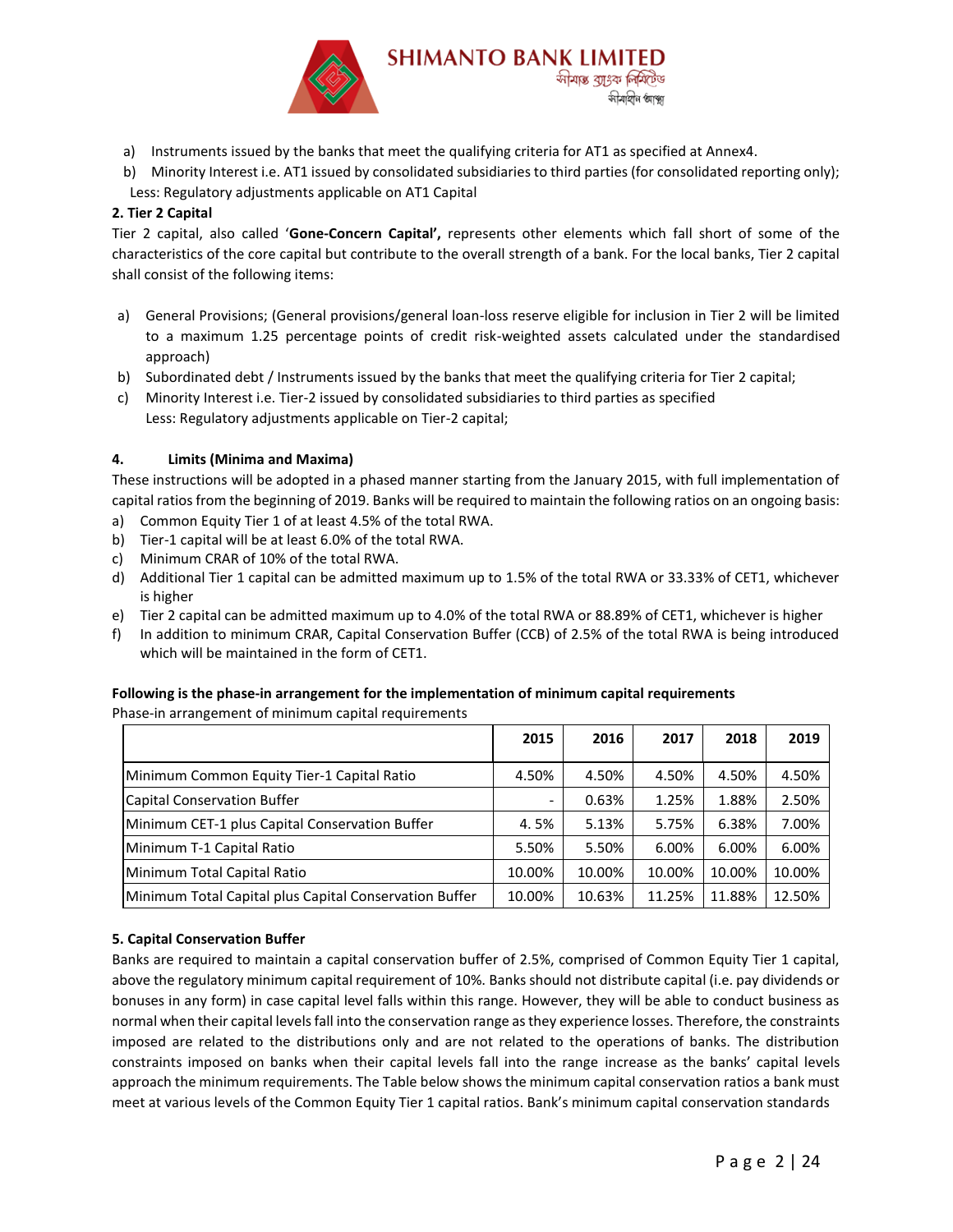

| <b>CET-1 Ratio</b> | <b>Minimum Capital Conservation</b><br>Ratio (expressed as percentage of earnings) |
|--------------------|------------------------------------------------------------------------------------|
| $4.5\% - 5.125\%$  | 100%                                                                               |
| 5.75%              | 80%                                                                                |
| 6.375%             | 60%                                                                                |
| 7.0%               | 40%                                                                                |
| $>7.0\%$           | 0%                                                                                 |

#### **6. Regulatory Adjustments / Deductions**

In order to arrive at the eligible regulatory capital for the purpose of calculating CRAR, banks are required to make the following deductions from CET1/Capital:

- Shortfall in provisions against NPLs and Investments
- Goodwill and all other Intangible Assets
- Deferred tax assets (DTA)
- Defined benefit pension fund assets
- Gain on sale related to securitization transactions
- Investment in own shares
- Investments in the Capital of Banking, Financial and Insurance Entities (Reciprocal crossholdings in the Capital of Banking, Financial and Insurance Entities)

#### **Transitional Arrangements for Capital Deductions**

Currently, 10% of revaluation reserves for equity instruments and 50% of revaluation reserves for fixed assets and securities are eligible for Tier 2 capital. However, Bangladesh Bank, in the light of Basel III proposals, has harmonized deductions from capital which will mostly be applied at the level of Tier 2. The regulatory capital adjustment will start in a phased manner from January, 2015 in the following manner:

#### Transitional Arrangements for Capital Deductions

| <b>Phase-in of deductions from Tier 2</b> | 2015 | 2016 | 2017 | 2018 | 2019 |
|-------------------------------------------|------|------|------|------|------|
| <b>IRR for Fixed Assets</b>               | 20%  | 40%  | 60%  | 80%  | 100% |
| <b>IRR</b> for Securities                 | 20%  | 40%  | 60%  | 80%  | 100% |
| <b>RR</b> for Equity Securities           | 20%  | 40%  | 60%  | 80%  | 100% |

#### **7. Leverage Ratio**

A minimum Tier 1 leverage ratio of 3% is being prescribed both at solo and consolidated level

The banks will maintain leverage ratio on quarterly basis. The calculation at the end of each calendar quarter will be submitted to BB showing the average of the month end leverage ratios based on the following definition of capital and total exposure.

Tier 1 Capital (after related deductions)

Leverage Ratio  $=$   $\blacksquare$ 

Total Exposure (after related deductions)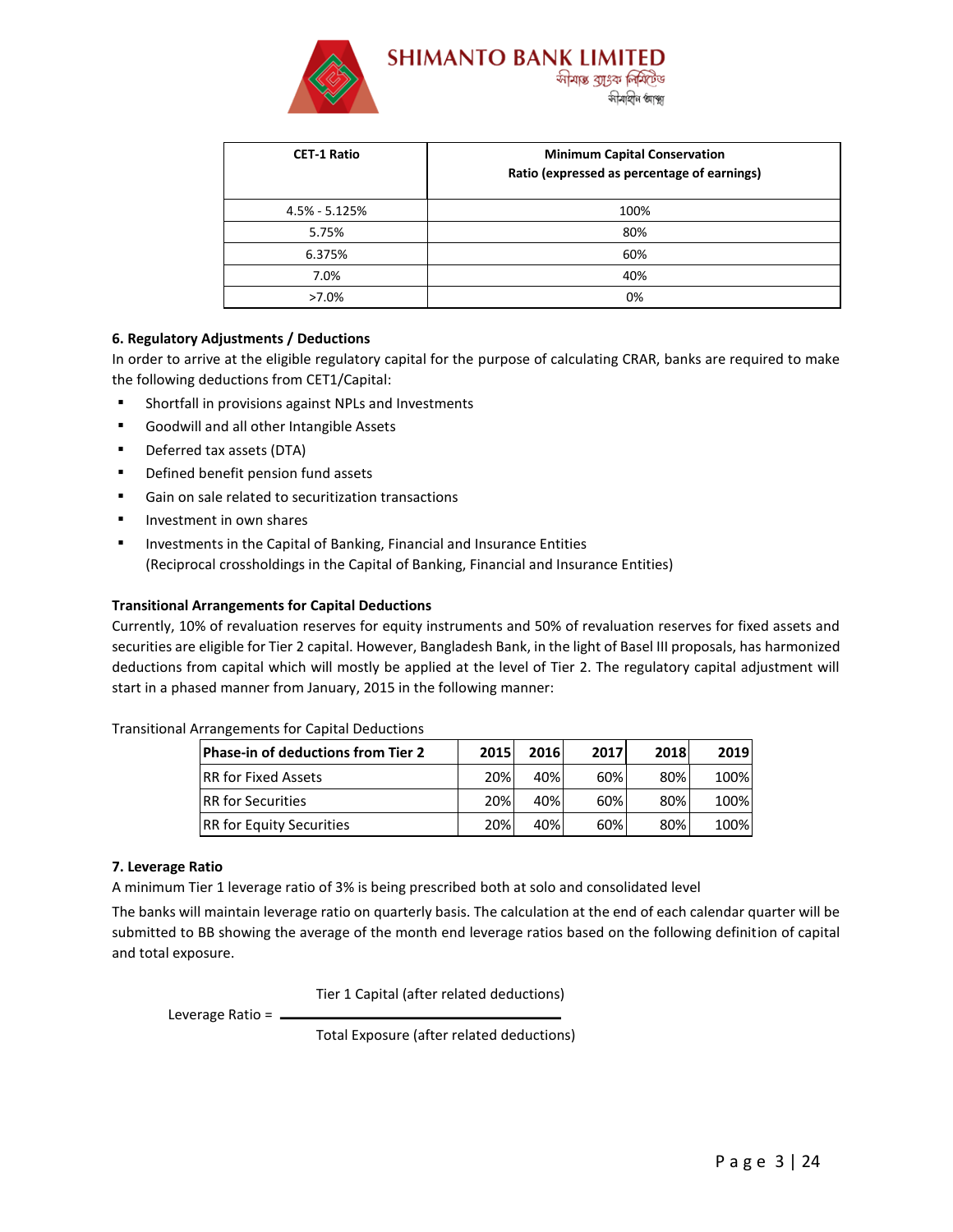

#### **Transitional Arrangements**

The parallel run period for leverage ratio will commence from January, 2015 and run until December 31, 2017. During this period, the leverage ratio and its components will be tracked to assess whether the design and calibration of the minimum tier 1 leverage ratio of 3% is appropriate over a credit cycle and for different types of business models, including its behavior relative to the risk based requirements.

Bank level disclosure of the leverage ratio and its components will start from January 1, 2015. However, banks should report their Tier 1 leverage ratio to the BB (Department of Off-Site Supervision) along with CRAR report from the quarter ending March, 2015.Based on the results of the parallel run period, any final adjustments to the definition and calibration of the leverage ratio will be made by BB in 2017, with a view to setting the leverage ratio requirements as a separate capital standard from January 1, 2018.

#### **Bank complied with the conditions as embodied in this respect wherever applicable.**

#### **8. a) Credit Risk**

Credit risk is the potential that a bank borrower or counterparty fails to meet its obligation in accordance with agreed term.

#### **Bank followed the suggested methodology, process as contained in the Guidelines.**

#### **b) Methodology**

Bangladesh Bank adopted Standardized Approach for calculating Risk Weighted Assets. The capital requirement for credit risk is based on the risk assessment made by external credit assessment institutions (ECAIs) recognized by BB for capital adequacy purposes. Banks are required to assign a risk weight to all their on-balance sheet and off-balance sheet exposures. Risk weights are based on external credit rating (solicited) which was mapped with the BB rating grade or a fixed weight that is specified by Bangladesh Bank.

#### **c) Credit Risk Mitigation**

Shimanto Bank is under taking the following techniques to reduce its credit risk to which the Bank is exposed. For example, exposures may be collateralized by first priority claims, in whole as in part with cash or securities, a loan exposure may be guaranteed by a third party. Additionally, Bank may agree to net loans owed to them against deposits from the same counterparty.

Bank uses Comprehensive Approach as adopted by the Central Bank. In this approach when taking collateral, Bank will need to calculate adjusted exposure to a counterparty for capital adequacy purposes in order to take account of the effects of that collateral. Using haircut, Bank is required to adjust both the amount of the exposure to the counterparty and the value of any collateral received in support of that counterparty to take account of possible future fluctuations in the value of either, occasioned by market movements. This will produce volatility adjusted amounts for both exposure and collateral.

#### **9. a) Market Risk**

Market risk is defined as the risk of losses in on and off-balance sheet positions arising from movements in market prices. The market risk positions subject to this requirement are:

i) The risks pertaining to interest rate related instruments and equities in the trading book; and

ii) Foreign exchange risk and commodities risk throughout the bank (both in the banking and in the trading book).

#### **b) Methodology**

In Standardized Approach, the capital requirement for various market risks (interest rate risk, equity price risk, commodity price risk, and foreign exchange risk) is determined separately. The total capital requirement in respect of market risk is the sum of capital requirement calculated for each of these market risk sub-categories. The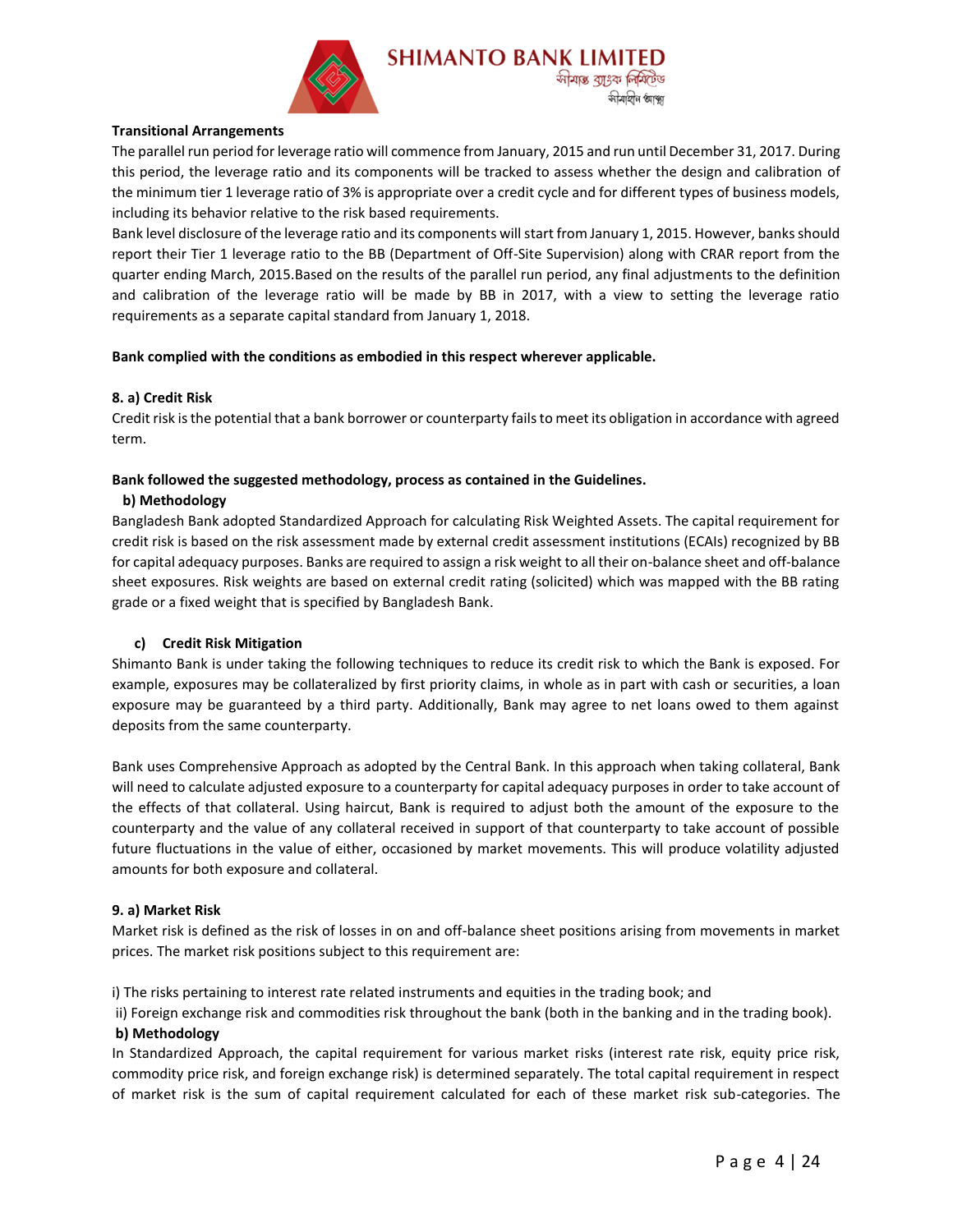

methodology to calculate capital requirement under Standardized Approach for each of these market risk categories is as follows:

- a) Capital Charge for Interest Rate Risk = Capital Charge for Specific Risk + Capital Charge for General Market Risk.
- b) Capital Charge for Equity Position Risk = Capital Charge for Specific Risk + Capital Charge for General Market Risk.
- c) Capital Charge for Foreign Exchange Risk = Capital Charge for General Market Risk
- d) Capital Charge for Commodity Position Risk = Capital Charge for General Market Risk

#### **Bank followed the suggested methodology, process as contained in the Guidelines.**

#### **10. a) Operational Risk**

Operational Risk is defined as the risk of losses resulting from inadequate or failed internal processes, people and systems or from external events. This definition includes legal risk, but excludes strategic and reputation risk.

#### **b) Measurement Methodology**

Banks operating in Bangladesh shall compute the capital requirements for operational risk under the Basic Indicator Approach (BIA). Under BIA, the capital charge for operational risk is a fixed percentage, denoted by (alpha), of average positive annual gross income of the bank over the past three years. Figures for any year in which annual gross income is negative or zero, should be excluded from both the numerator and denominator when calculating the average.

#### **Bank followed the suggested methodology, process as contained in the Guidelines.**

#### **11. Disclosure under Pillar III**

Disclosure given below as specified by RBCA Guidelines dated 21 December 2014:

#### **Market Discipline**

Disclosures on Risk Based Capital (Basel-III)

#### **1. Scope of Application:**

| Qualitative<br>disclosure | a) | The name of the top corporate entity in the<br>group to which this guidelines applies                                                                                                                                                                                                                                                                           | <b>Shimanto Bank Limited</b>                                                                                                                                                                                                                                                                                                                                                                                                                                           |
|---------------------------|----|-----------------------------------------------------------------------------------------------------------------------------------------------------------------------------------------------------------------------------------------------------------------------------------------------------------------------------------------------------------------|------------------------------------------------------------------------------------------------------------------------------------------------------------------------------------------------------------------------------------------------------------------------------------------------------------------------------------------------------------------------------------------------------------------------------------------------------------------------|
|                           | b) | b) An outline of differences in the basis of<br>consolidation for accounting and regulatory<br>purposes, with a brief description of the<br>entities within the group (i) that are fully<br>consolidated;(ii) that are given a deduction<br>treatment; and (iii) that are neither<br>consolidated nor deducted (e.g. where the<br>investment is risk weighted). | <b>Shimanto Bank Limited</b><br>Shimanto<br>Bank Limited was<br>formally<br>inaugurated on $1st$ September 2016 by the<br>Honorable Prime Minister Sheikh Hasina, and<br>incorporated as a Public Limited Company<br>(Banking Company) under the Companies Act<br>1994 for carrying out all kinds of banking<br>activities.<br>Presently the Bank is operating its business<br>activities through Head Office with nine<br>branches (Principal Branch-Shimanto square, |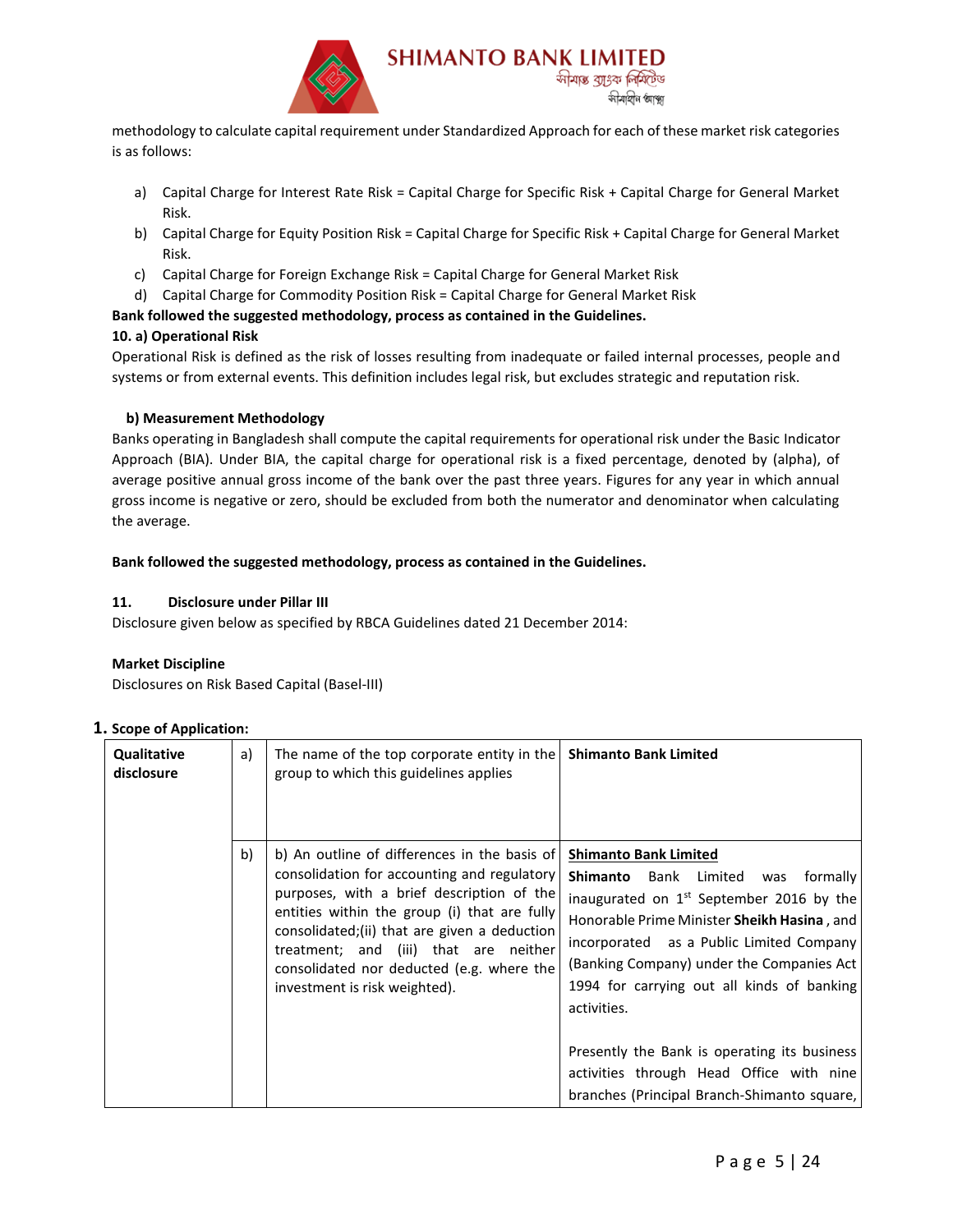

|                            |    |                                                                                                                                                                     | Dhaka, Mymensingh branch, Agrabad Branch,<br>Satkania branch, Benapole branch, Bibir Bazar<br>, Comilla, Cox's Branch and Teknaf branch) |
|----------------------------|----|---------------------------------------------------------------------------------------------------------------------------------------------------------------------|------------------------------------------------------------------------------------------------------------------------------------------|
|                            | c) | restrictions, or other<br>major<br>Anv<br>impediments, on transfer of funds or<br>regulatory capital within the group                                               | Not applicable                                                                                                                           |
| Quantitative<br>disclosure | d) | The aggregate amount of capital deficiencies<br>in all subsidiaries not included in the<br>consolidation that are deducted and the<br>name (s) of such subsidiaries | Not applicable                                                                                                                           |

# **2. Capital Structure:**

| Qualitative<br>disclosure | a) | Summary information on the terms and<br>conditions of the main features of all capital<br>instruments, especially in the case of capital<br>instruments eligible for inclusion in Tier 1 or in<br>Tier 2. | As per the guidelines of Bangladesh Bank, Tier-1<br>Capital of Shimanto Bank Limited consists of (i)<br>Fully Paid-up Capital, and (ii) Retained Earnings and<br>(iii) Statutory reserve<br><b>Tier-2 Capital consists of (i)</b><br>unclassified<br>General<br>Provision<br>against<br>Loans/Investments. |  |  |  |
|---------------------------|----|-----------------------------------------------------------------------------------------------------------------------------------------------------------------------------------------------------------|------------------------------------------------------------------------------------------------------------------------------------------------------------------------------------------------------------------------------------------------------------------------------------------------------------|--|--|--|
|                           | b) | The amount of Tier-1 capital with separate disclosure of:                                                                                                                                                 |                                                                                                                                                                                                                                                                                                            |  |  |  |
|                           |    | <b>Figure in BDT Crore</b>                                                                                                                                                                                |                                                                                                                                                                                                                                                                                                            |  |  |  |
|                           |    | i. Fully Paid-up Capital                                                                                                                                                                                  | 400.00                                                                                                                                                                                                                                                                                                     |  |  |  |
|                           |    | ii. Retained Earnings                                                                                                                                                                                     | 1.72                                                                                                                                                                                                                                                                                                       |  |  |  |
|                           |    | iii. Statutory reserve                                                                                                                                                                                    | 1.59                                                                                                                                                                                                                                                                                                       |  |  |  |
|                           |    | Sub-Total (A)                                                                                                                                                                                             | 403.31                                                                                                                                                                                                                                                                                                     |  |  |  |
|                           | c) | The total amount of Tier-2 and Tier-3 capital (B)                                                                                                                                                         | 2.92                                                                                                                                                                                                                                                                                                       |  |  |  |
|                           | d) | Other deductions from capital                                                                                                                                                                             |                                                                                                                                                                                                                                                                                                            |  |  |  |
|                           | e) | Total eligible capital (A+B)                                                                                                                                                                              | 406.23                                                                                                                                                                                                                                                                                                     |  |  |  |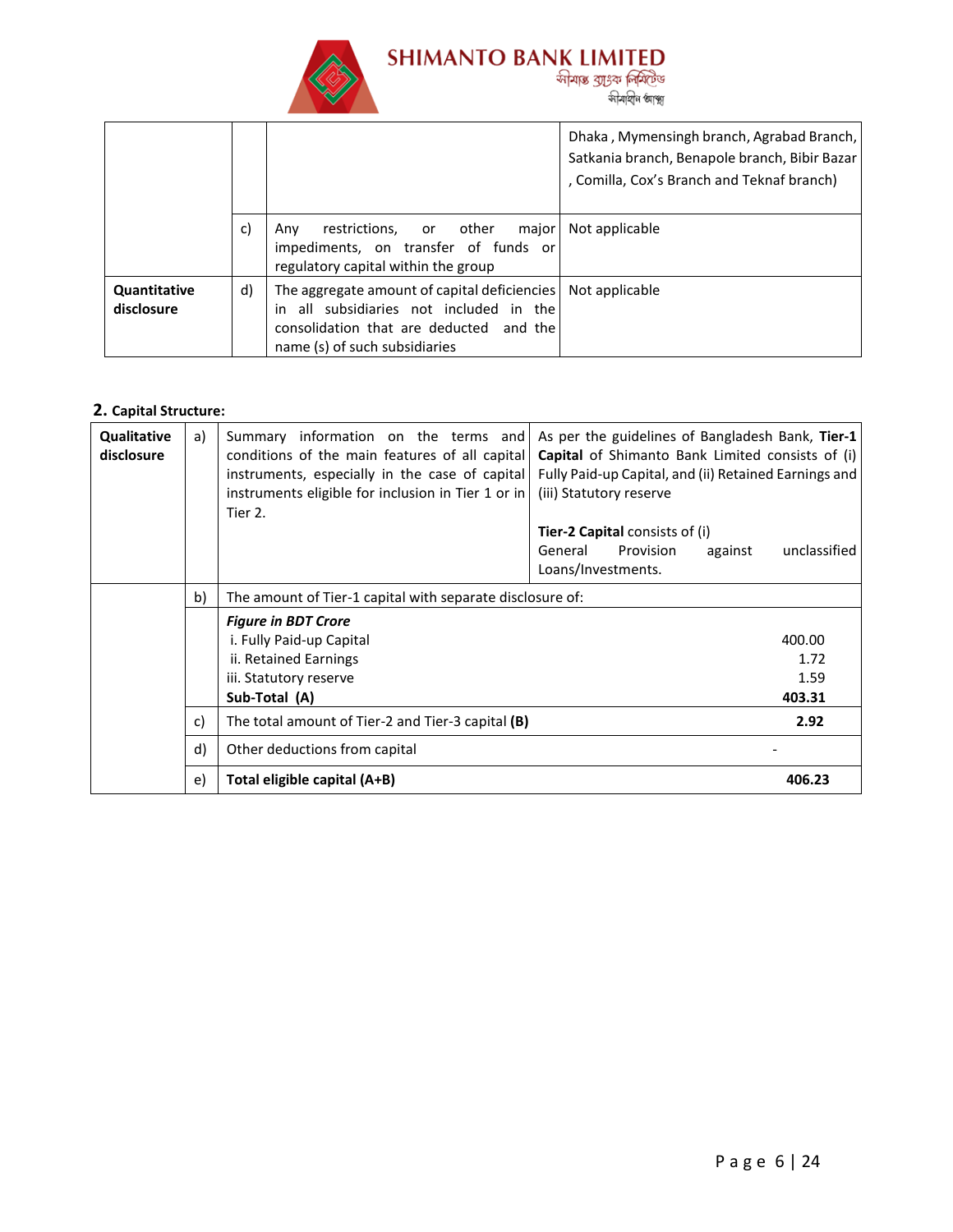

# **3. Capital Adequacy:**

| <b>Qualitative Disclosures</b>                                                                                                                |                |                                                                                                                                                                                                                                                                                                                                                                                                                                                                                                                                                                                                                                                                                                                                                                                                                                                               |  |  |  |
|-----------------------------------------------------------------------------------------------------------------------------------------------|----------------|---------------------------------------------------------------------------------------------------------------------------------------------------------------------------------------------------------------------------------------------------------------------------------------------------------------------------------------------------------------------------------------------------------------------------------------------------------------------------------------------------------------------------------------------------------------------------------------------------------------------------------------------------------------------------------------------------------------------------------------------------------------------------------------------------------------------------------------------------------------|--|--|--|
| a) A summary discussion of the<br>bank's approach to assessing<br>the adequacy of its capital to<br>support current and future<br>activities. | п<br>adequacy. | The Bank has computed the Capital to Risk Weighted<br>Ratio (CRAR) adopting the following approaches:<br>a. Standardized Approach for Credit Risk to Compute Capital to Risk Weighted<br>Ratio under Basel III, using national discretion for:<br>Accepting the credit rating agencies as External Credit Assessment Institutions<br>(ECAI) for claims on corporate and eligible SME customers.<br>Accepting Credit Risk Mitigation (CRM) against the financial securities.<br>b. Standardized (rule based) Approach for Market Risk and<br>C. Basic Indicator Approach for Operational Risk.<br>Besides computing CRAR under the Pillar I requirement, the Bank also undertakes<br>stress testing periodically in various risk areas to assess the impact of stressed<br>scenario or plausible events on asset quality, liquidity, profitability and capital |  |  |  |
| <b>Quantitative Disclosures</b>                                                                                                               |                |                                                                                                                                                                                                                                                                                                                                                                                                                                                                                                                                                                                                                                                                                                                                                                                                                                                               |  |  |  |
|                                                                                                                                               |                |                                                                                                                                                                                                                                                                                                                                                                                                                                                                                                                                                                                                                                                                                                                                                                                                                                                               |  |  |  |
| <b>Capital requirement under following Risk:</b>                                                                                              |                | <b>Amount in Crore</b>                                                                                                                                                                                                                                                                                                                                                                                                                                                                                                                                                                                                                                                                                                                                                                                                                                        |  |  |  |
| b) Capital requirement for Credit Risk                                                                                                        |                | 348.49                                                                                                                                                                                                                                                                                                                                                                                                                                                                                                                                                                                                                                                                                                                                                                                                                                                        |  |  |  |
| c) Capital requirement for Market Risk                                                                                                        |                | 0.00                                                                                                                                                                                                                                                                                                                                                                                                                                                                                                                                                                                                                                                                                                                                                                                                                                                          |  |  |  |
| d) Capital requirement for Operational Risk                                                                                                   |                | 30.13                                                                                                                                                                                                                                                                                                                                                                                                                                                                                                                                                                                                                                                                                                                                                                                                                                                         |  |  |  |
| Total Capital Requirement (b+c+d)                                                                                                             |                | 378.62                                                                                                                                                                                                                                                                                                                                                                                                                                                                                                                                                                                                                                                                                                                                                                                                                                                        |  |  |  |
| Minimum Capital Requirement (MCR) Capital Adequacy Ratio (CRAR):                                                                              |                |                                                                                                                                                                                                                                                                                                                                                                                                                                                                                                                                                                                                                                                                                                                                                                                                                                                               |  |  |  |
| 1. Common Equity Tier 1 (CET 1) Ratio                                                                                                         |                | 106.52%                                                                                                                                                                                                                                                                                                                                                                                                                                                                                                                                                                                                                                                                                                                                                                                                                                                       |  |  |  |
| 2. Tier 1 Capital Adequacy Ratio                                                                                                              |                | 106.52%                                                                                                                                                                                                                                                                                                                                                                                                                                                                                                                                                                                                                                                                                                                                                                                                                                                       |  |  |  |
| 3. Tier-2 Capital Adequacy Ratio                                                                                                              |                | 0.77%                                                                                                                                                                                                                                                                                                                                                                                                                                                                                                                                                                                                                                                                                                                                                                                                                                                         |  |  |  |
| Capital to Risk-weighted Asset Ratio (CRAR)                                                                                                   |                | 107.29%                                                                                                                                                                                                                                                                                                                                                                                                                                                                                                                                                                                                                                                                                                                                                                                                                                                       |  |  |  |
| <b>Capital Conservation Buffer</b>                                                                                                            |                | 5.04                                                                                                                                                                                                                                                                                                                                                                                                                                                                                                                                                                                                                                                                                                                                                                                                                                                          |  |  |  |
| Available Capital under Pillar 2 Requirement                                                                                                  |                | 2.93                                                                                                                                                                                                                                                                                                                                                                                                                                                                                                                                                                                                                                                                                                                                                                                                                                                          |  |  |  |
| Minimum Capital Requirement (MCR)                                                                                                             |                | 400.00                                                                                                                                                                                                                                                                                                                                                                                                                                                                                                                                                                                                                                                                                                                                                                                                                                                        |  |  |  |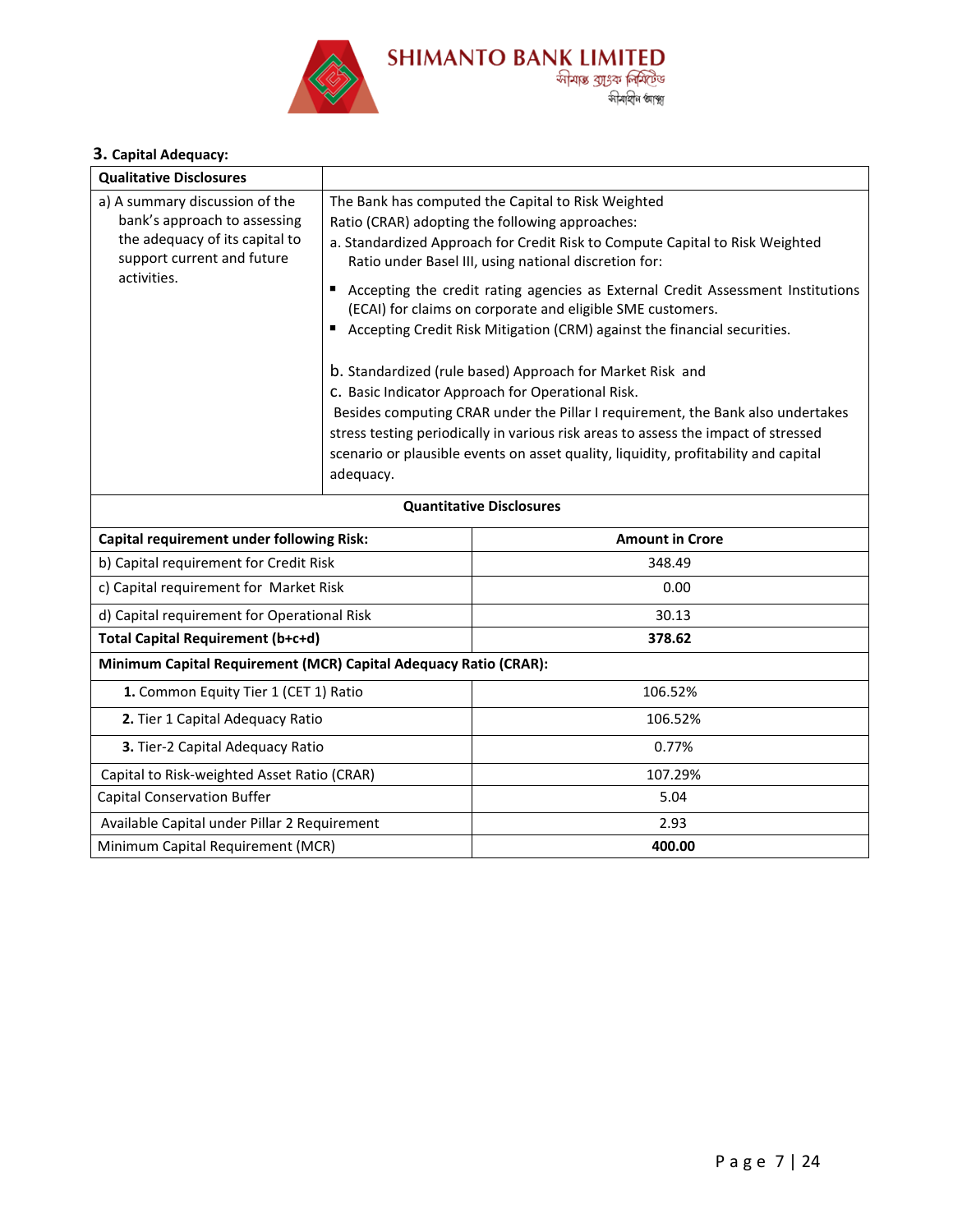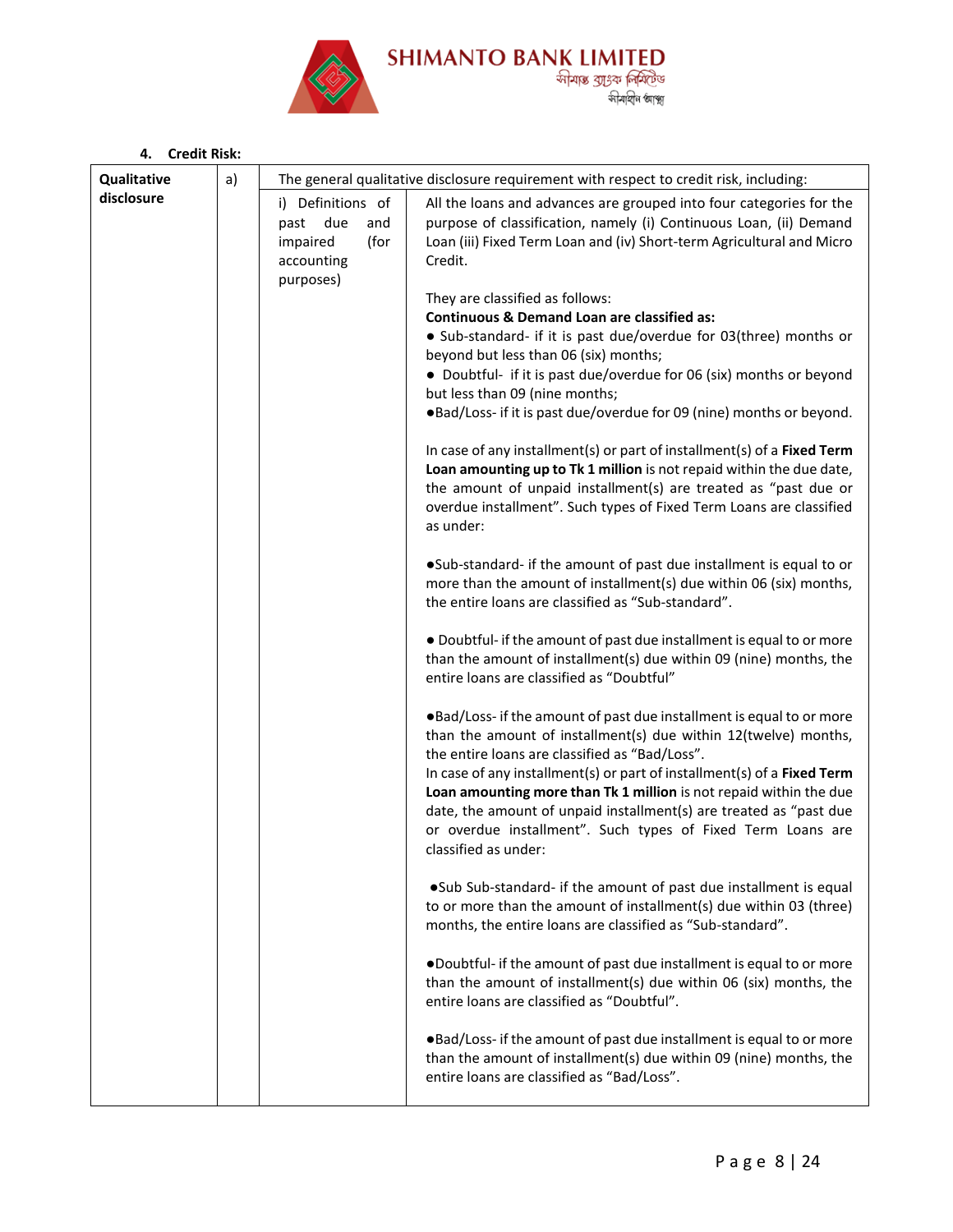

|                                                                                                                                  |                                                                                                                                                                                                                                           |                                                                                                                                                                                                                                      | Short-term Agricultural and Micro Credit will be considered<br>irregular if it is not repaid within the due date as stipulated in the<br>loans agreement are classified as under: |    |
|----------------------------------------------------------------------------------------------------------------------------------|-------------------------------------------------------------------------------------------------------------------------------------------------------------------------------------------------------------------------------------------|--------------------------------------------------------------------------------------------------------------------------------------------------------------------------------------------------------------------------------------|-----------------------------------------------------------------------------------------------------------------------------------------------------------------------------------|----|
|                                                                                                                                  | •Sub-standard- if the irregular status continues after a period of 12<br>(twelve) months, the credits are classified as "Sub-standard".                                                                                                   |                                                                                                                                                                                                                                      |                                                                                                                                                                                   |    |
|                                                                                                                                  | .Doubtful- if the irregular status continue after a period of 36 (thirty<br>six) months, the credits are classified as "Doubtful".                                                                                                        |                                                                                                                                                                                                                                      |                                                                                                                                                                                   |    |
|                                                                                                                                  | •Bad/Loss- if the irregular status continue after a period of 60 (sixty)<br>months, the credits are classified as "Bad/Loss".                                                                                                             |                                                                                                                                                                                                                                      |                                                                                                                                                                                   |    |
|                                                                                                                                  |                                                                                                                                                                                                                                           |                                                                                                                                                                                                                                      | A Continuous loan, Demand loan or a Term Loan which remained<br>overdue for a period of 02 (two) months or more, are treated as<br>"Special Mention Account (SMA)".               |    |
| ii) Description of<br>approaches<br>followed<br>for<br>specific<br>and<br>general<br>allowances<br>and<br>statistical<br>methods | The Bank is required to maintain the following general and specific<br>provision in respect of classified and unclassified loans and<br>advances / investments on the basis of<br>Bangladesh<br>Bank guidelines issued from time to time: |                                                                                                                                                                                                                                      |                                                                                                                                                                                   |    |
|                                                                                                                                  | <b>Particulars</b>                                                                                                                                                                                                                        | Rate                                                                                                                                                                                                                                 |                                                                                                                                                                                   |    |
|                                                                                                                                  | General provision on unclassified Small and Medium<br>Enterprise (SME) financing.                                                                                                                                                         | 0.25%                                                                                                                                                                                                                                |                                                                                                                                                                                   |    |
|                                                                                                                                  |                                                                                                                                                                                                                                           | unclassified<br>General<br>provision<br>on<br>loans<br>and<br>advances/investments.                                                                                                                                                  | 1%                                                                                                                                                                                |    |
|                                                                                                                                  |                                                                                                                                                                                                                                           |                                                                                                                                                                                                                                      | General provision on unclassified loans and advances<br>for housing finance                                                                                                       | 1% |
|                                                                                                                                  |                                                                                                                                                                                                                                           | General provision on off-balance sheet exposures<br>(Provision has been made on the total exposure and<br>amount of cash margin or value of eligible collateral<br>were not deducted while computing off-balance sheet<br>exposure). | 1%                                                                                                                                                                                |    |
|                                                                                                                                  |                                                                                                                                                                                                                                           |                                                                                                                                                                                                                                      | General provision on unclassified loans and advances<br>for Credit card, loans for professionals to set-up<br>business under consumer financing scheme                            | 2% |
|                                                                                                                                  |                                                                                                                                                                                                                                           |                                                                                                                                                                                                                                      | General provision on the unclassified loans to<br>Brokerage House, Merchant Banks, Stock Dealers, etc                                                                             | 2% |
|                                                                                                                                  | General provision on unclassified amount for Consumer<br>Financing other than Housing finance, Credit card,<br>loans for professionals to set-up business under<br>consumer financing scheme                                              | 5%                                                                                                                                                                                                                                   |                                                                                                                                                                                   |    |
|                                                                                                                                  |                                                                                                                                                                                                                                           |                                                                                                                                                                                                                                      | General provision for all regular short term agri. and<br>micro credit                                                                                                            | 1% |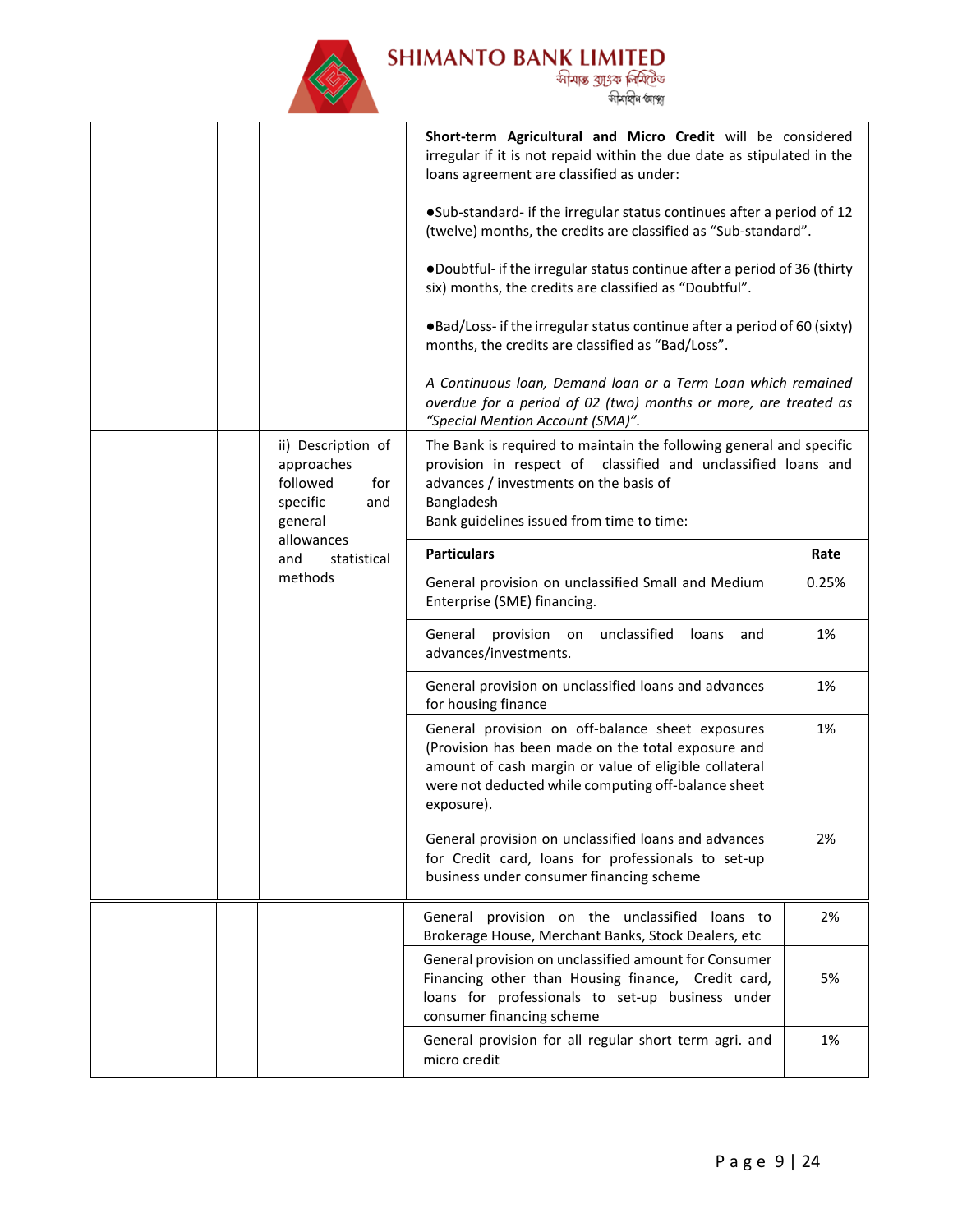

|                                                              |                            |                                                                                                                            | General provision on outstanding amount for Special<br>Mention Account (SMA)                                           |                            | 5%                         |
|--------------------------------------------------------------|----------------------------|----------------------------------------------------------------------------------------------------------------------------|------------------------------------------------------------------------------------------------------------------------|----------------------------|----------------------------|
|                                                              |                            |                                                                                                                            | Specific provision on Sub-Standard loans and advances                                                                  |                            | 20%                        |
|                                                              |                            |                                                                                                                            | Specific provision on Doubtful loans and advances                                                                      |                            | 50%                        |
|                                                              |                            |                                                                                                                            | Specific provision for Sub-Standard and Doubtful short<br>term agri. and micro credit                                  |                            | 5%                         |
|                                                              |                            |                                                                                                                            | Specific provision on Bad /Loss loans and advances                                                                     |                            | 100%                       |
| Quantitative<br>b)<br><b>Disclosure</b>                      |                            | Total gross credit risk<br>exposures<br>broken                                                                             | Total Gross Credit Risk Exposures broken down by major types of<br>credit exposure of the Bank:                        |                            |                            |
|                                                              |                            | down by major types<br>of credit exposure                                                                                  | <b>Particulars</b>                                                                                                     |                            | <b>Figure in BDT crore</b> |
|                                                              |                            |                                                                                                                            | Loan (General)                                                                                                         |                            | 231.52                     |
|                                                              |                            |                                                                                                                            | Cash Credit                                                                                                            |                            | 0.00                       |
|                                                              |                            |                                                                                                                            | Overdraft                                                                                                              |                            | 39.68                      |
|                                                              |                            |                                                                                                                            | Staff Loan                                                                                                             |                            | 3.28                       |
|                                                              |                            | <b>TOTAL</b>                                                                                                               |                                                                                                                        | 274.48                     |                            |
| c)<br>Geographical<br>distribution<br>down in<br>major types | of                         | Geographical distribution of exposures, broken down in significant<br>areas by major types of credit exposure of the Bank: |                                                                                                                        |                            |                            |
|                                                              |                            | exposures, broken                                                                                                          | <b>Particulars</b>                                                                                                     | <b>Figure in BDT crore</b> |                            |
|                                                              | significant areas by<br>of | Urban:                                                                                                                     |                                                                                                                        |                            |                            |
|                                                              |                            | credit exposure                                                                                                            | <b>Dhaka Division</b>                                                                                                  |                            | 193.39                     |
|                                                              |                            |                                                                                                                            | <b>Chittagong Division</b>                                                                                             |                            | 42.43                      |
|                                                              |                            |                                                                                                                            | Khulana                                                                                                                |                            | 3.58                       |
|                                                              |                            |                                                                                                                            | Mymensingh                                                                                                             |                            | 18.70                      |
|                                                              |                            |                                                                                                                            |                                                                                                                        |                            |                            |
|                                                              |                            |                                                                                                                            | <b>Rural:</b>                                                                                                          |                            |                            |
|                                                              |                            |                                                                                                                            | <b>Chittagong Division</b>                                                                                             |                            | 16.38                      |
|                                                              |                            |                                                                                                                            |                                                                                                                        |                            |                            |
|                                                              |                            |                                                                                                                            |                                                                                                                        |                            |                            |
|                                                              |                            |                                                                                                                            | <b>TOTAL</b>                                                                                                           |                            | 274.48                     |
|                                                              | d)                         | Industry<br>or<br>counterparty<br>type                                                                                     | Industry or counterparty type distribution of exposures, broken<br>down by major types of credit exposure of the Bank: |                            |                            |
|                                                              |                            | distribution<br>оf<br>broken<br>exposures,                                                                                 | <b>Particulars</b>                                                                                                     |                            | <b>Figure in BDT crore</b> |
|                                                              |                            | down<br>by<br>major                                                                                                        | <b>Commercial and Trading</b>                                                                                          |                            | 3.24                       |
|                                                              |                            | types of<br>Credit exposure.                                                                                               | Importer of Commodity                                                                                                  |                            | Nil                        |
|                                                              |                            |                                                                                                                            | Construction                                                                                                           |                            | 31.08                      |
|                                                              |                            |                                                                                                                            | Edible Oil Refinery Industry                                                                                           |                            | Nil                        |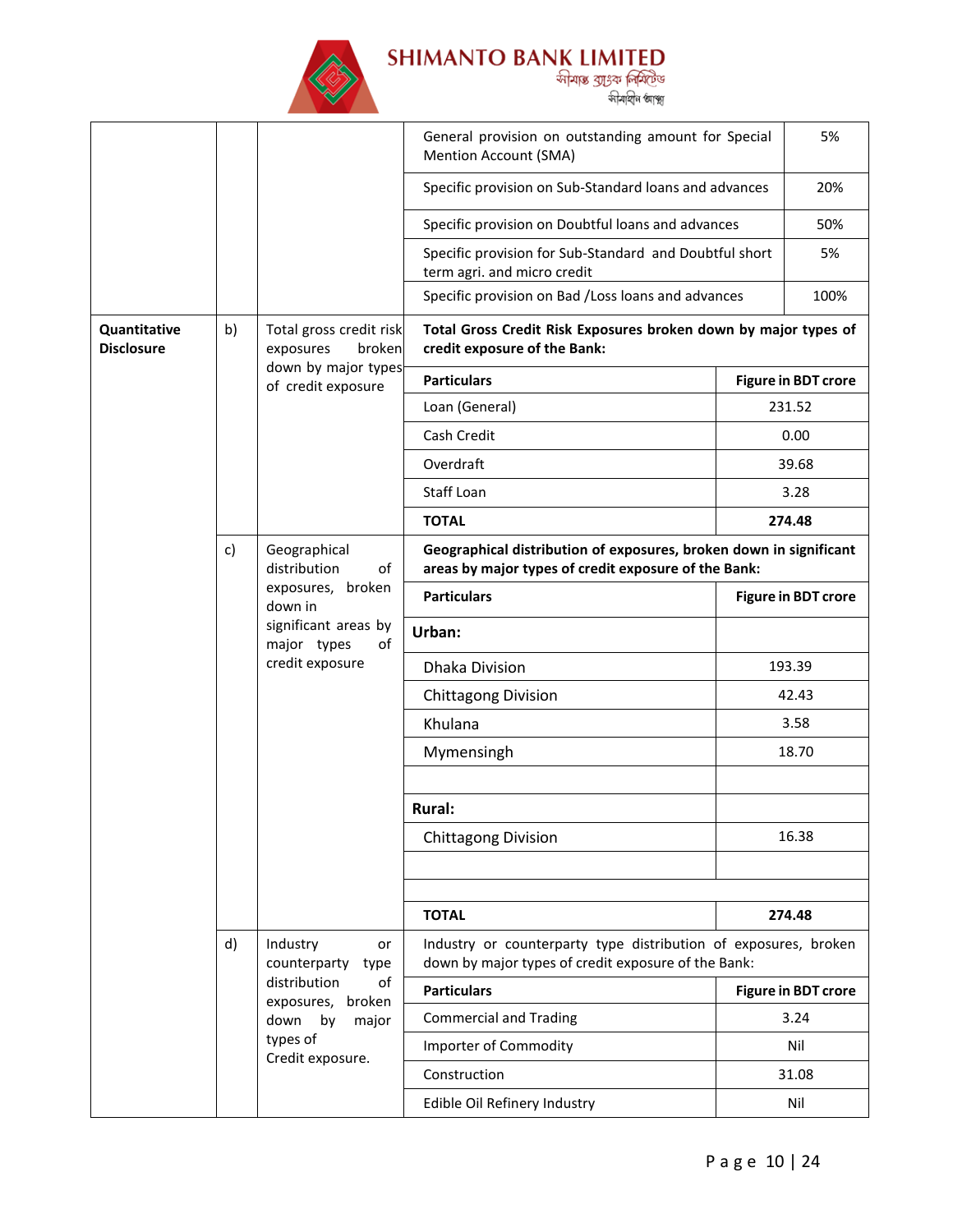

|  |                                                               |                                                                                                           | <b>Electronics Goods</b>                                                                                                        | Nil                        |
|--|---------------------------------------------------------------|-----------------------------------------------------------------------------------------------------------|---------------------------------------------------------------------------------------------------------------------------------|----------------------------|
|  |                                                               |                                                                                                           | <b>Consumer Credit</b>                                                                                                          | 213.73                     |
|  |                                                               |                                                                                                           | Pharmaceuticals Industries                                                                                                      | Nil                        |
|  |                                                               |                                                                                                           | Readymade Garments Industry                                                                                                     | Nil                        |
|  |                                                               |                                                                                                           | Ship Breaking Industry                                                                                                          | Nil                        |
|  |                                                               |                                                                                                           | <b>Industries for Steel Products</b>                                                                                            | Nil                        |
|  |                                                               |                                                                                                           | <b>Telecommunication Sector</b>                                                                                                 | Nil                        |
|  |                                                               |                                                                                                           | <b>Textile Mills</b>                                                                                                            | Nil                        |
|  |                                                               |                                                                                                           | Power Sector                                                                                                                    | Nil                        |
|  |                                                               |                                                                                                           | Others                                                                                                                          | 26.43                      |
|  |                                                               |                                                                                                           | <b>TOTAL</b>                                                                                                                    | 274.48                     |
|  | e)                                                            | Residual<br>contractual                                                                                   | Residual contractual maturity break down of the whole portfolios,<br>broken down by major types of credit exposure of the Bank: |                            |
|  |                                                               | maturity<br>breakdown of the                                                                              | <b>Particulars</b>                                                                                                              | <b>Figure in BDT crore</b> |
|  |                                                               | portfolio,<br>whole                                                                                       | Repayable on demand                                                                                                             | 0.2024                     |
|  | broken down<br>by<br>of<br>major<br>types<br>credit exposure. |                                                                                                           | In more than one month but not more than<br>three months                                                                        | 0.8411                     |
|  |                                                               |                                                                                                           | In more than three months but not more<br>than one year                                                                         | 58.21                      |
|  |                                                               |                                                                                                           | In more than one year but not more than five<br>years                                                                           | 58.47                      |
|  |                                                               |                                                                                                           | more than five years                                                                                                            | 156.76                     |
|  |                                                               |                                                                                                           | <b>TOTAL</b>                                                                                                                    | 274.48                     |
|  | f)                                                            | By major industry<br>or counterparty<br>type:                                                             |                                                                                                                                 |                            |
|  |                                                               | Amount<br>of<br>i)<br>impaired<br>loans<br>and if available,<br>past due loans,<br>provided<br>separately | <b>Nil</b>                                                                                                                      |                            |
|  |                                                               | ii) Specific and<br>general<br>provisions                                                                 | <b>Nil</b>                                                                                                                      |                            |
|  |                                                               | iii) Charges for<br>specific<br>allowances<br>and                                                         | Nil                                                                                                                             |                            |
|  |                                                               |                                                                                                           |                                                                                                                                 |                            |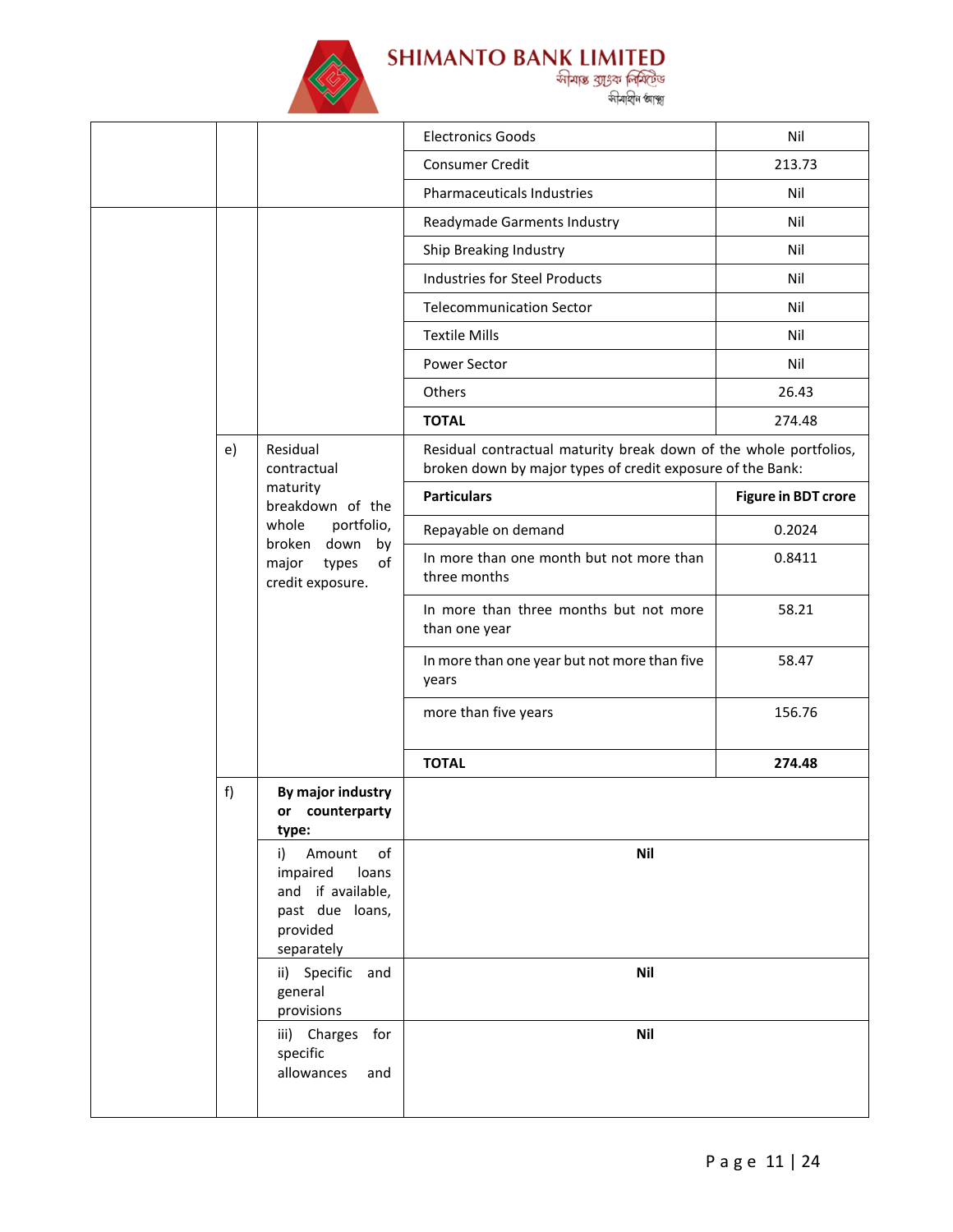

|    | charge-offs<br>during the period.                                                                             |     |
|----|---------------------------------------------------------------------------------------------------------------|-----|
| g) | <b>Gross Non-Performing Assets (NPAs).</b><br>Non-Performing Assets (NPAs) to Outstanding loans and advances. |     |
|    | Movement of Non-<br>Performing<br>Assets (NPAs).                                                              | Nil |
|    | of<br>Movement<br>Specific Provisions<br>for (NPAs).                                                          | Nil |

# **5. Equities: Disclosures for Banking Book Positions**

| Qualitative | a)<br>•Differentiation<br>between holdings on<br>which capital gains are<br>expected and those<br>taken under other<br>objectives including<br>for relationship and<br>strategic reasons; and<br>•Discussion of<br>important policies<br>covering the valuation<br>and accounting of<br>equity holdings in the<br>banking book. This<br>includes the<br>accounting techniques<br>and valuation<br>methodologies used,<br>including key<br>assumptions and<br>Practices affecting<br>valuation as well as<br>significant changes in<br>these practices. | The general qualitative disclosure requirement with respect to equity risk, including: |                                                                                                                                                                                                                                                                                                                                                                                                                                                                                                                                                                                                                                                                                                                                                                                |
|-------------|--------------------------------------------------------------------------------------------------------------------------------------------------------------------------------------------------------------------------------------------------------------------------------------------------------------------------------------------------------------------------------------------------------------------------------------------------------------------------------------------------------------------------------------------------------|----------------------------------------------------------------------------------------|--------------------------------------------------------------------------------------------------------------------------------------------------------------------------------------------------------------------------------------------------------------------------------------------------------------------------------------------------------------------------------------------------------------------------------------------------------------------------------------------------------------------------------------------------------------------------------------------------------------------------------------------------------------------------------------------------------------------------------------------------------------------------------|
| disclosures |                                                                                                                                                                                                                                                                                                                                                                                                                                                                                                                                                        |                                                                                        | Investment in equity securities are broadly categorized into two parts:                                                                                                                                                                                                                                                                                                                                                                                                                                                                                                                                                                                                                                                                                                        |
|             |                                                                                                                                                                                                                                                                                                                                                                                                                                                                                                                                                        |                                                                                        | i) Quoted Securities (Common or Preference Shares & Mutual Fund)<br>that are traded in the secondary market (Trading Book Assets).                                                                                                                                                                                                                                                                                                                                                                                                                                                                                                                                                                                                                                             |
|             |                                                                                                                                                                                                                                                                                                                                                                                                                                                                                                                                                        |                                                                                        | ii) Unquoted securities are categorized as banking book equity<br>exposures which are further sub-divided into two groups: unquoted<br>securities which are invested without any expectation that these will be<br>quoted in near future i.e. held for maturity (HFM), and securities those<br>are acquired under private placement or IPO and are going to be traded<br>in the secondary market after completing required formalities.<br>Unquoted securities are valued at cost.                                                                                                                                                                                                                                                                                             |
|             |                                                                                                                                                                                                                                                                                                                                                                                                                                                                                                                                                        |                                                                                        | The primary aim is to investment in these equity securities for the<br>purpose of capital gain by selling them in future or held for dividend<br>income. Dividends received from these equity securities are<br>accounted for as and when received. Both Quoted and Un Quoted<br>equity securities are valued at cost and necessary provisions are<br>maintained if the prices fall below the cost price. As per Bangladesh<br>Bank guidelines, the HFT equity securities are revalued once in each<br>week using marking to market concept and HTM equity securities are<br>amortized once a year according to Bangladesh Bank guideline. The<br>HTM equity securities are also revalued if any, are reclassified to HFT<br>category with the approval of Board of Directors. |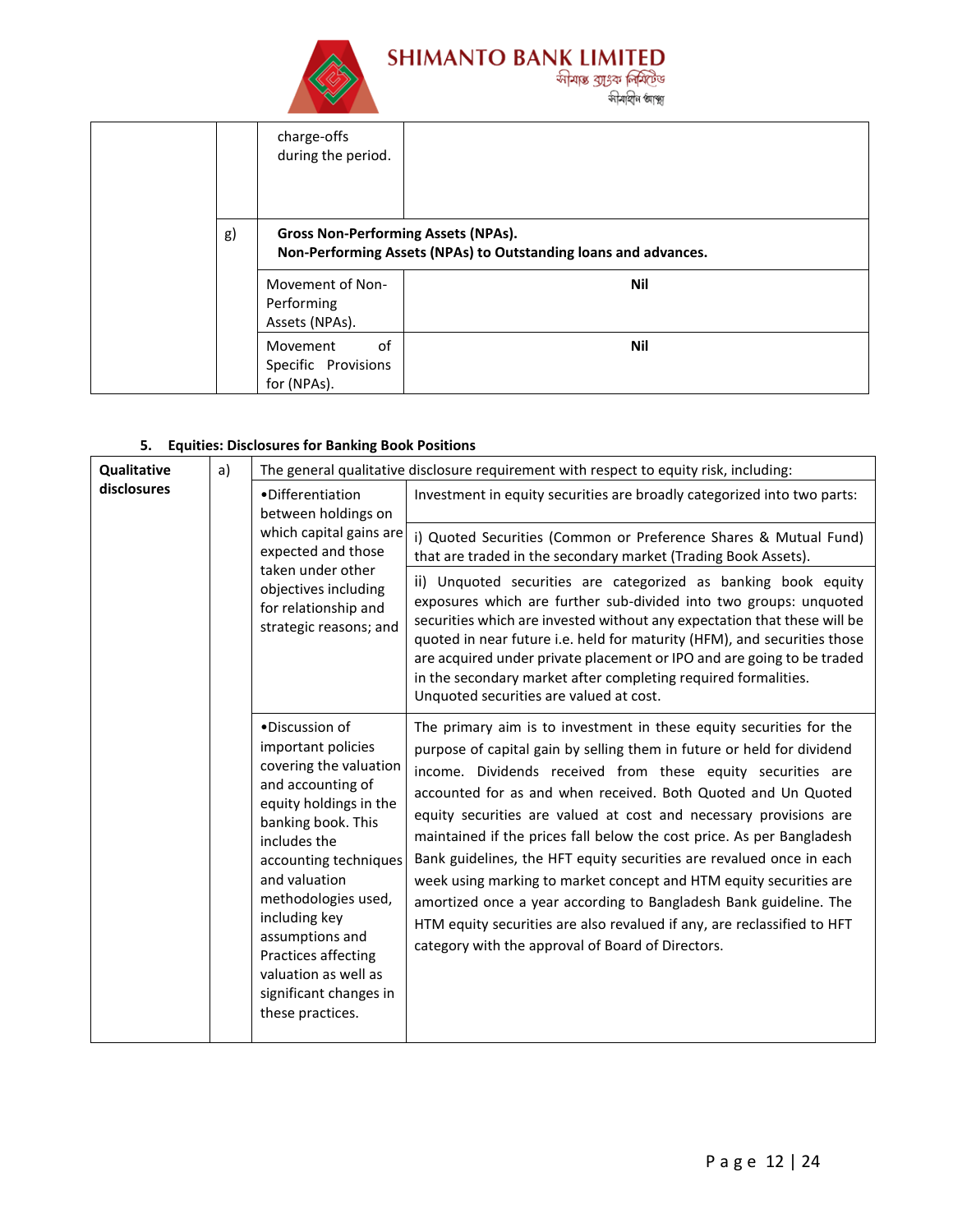

| Quantitative<br>disclosures | b) | Value disclosed in the<br>balance sheet of<br>investments, as well as<br>the fair value of those<br>investments; for<br>quoted securities, a<br>comparison to publicly<br>quoted share values<br>where the share price<br>is materially different<br>from fair value.                             | <b>Nil</b> |
|-----------------------------|----|---------------------------------------------------------------------------------------------------------------------------------------------------------------------------------------------------------------------------------------------------------------------------------------------------|------------|
|                             | c) | The cumulative<br>realized gains (losses)<br>arising from sales and<br>liquidations in the<br>reporting period.                                                                                                                                                                                   | Nil        |
|                             | d) | $\bullet$<br>Total<br>unrealized gains<br>(losses)<br><b>Total latent</b><br>$\bullet$<br>revaluation gains<br>(losses)<br>Any amounts<br>$\bullet$<br>of the above included<br>in Tier-2 capital.                                                                                                | <b>Nil</b> |
|                             | e) | Capital requirements<br>broken down by<br>appropriate equity<br>groupings, consistent<br>with the bank's<br>methodology, as well<br>as the aggregate<br>amounts and the type<br>of equity investments<br>subject to any<br>supervisory provisions<br>regarding regulatory<br>capital requirements | <b>Nil</b> |

# **6. Interest Rate Risk in the Banking Book**

| Interest rate risk is the risk where changes in market interest rates<br><b>Qualitative</b><br>a)<br>The general qualitative<br>disclosure requirement<br>might adversely affect a bank's financial condition. Changes in<br>disclosures<br>including the nature of IRRBB<br>interest rates affect both the current earnings<br>and key assumptions,<br>perspective) as well as the net worth of the bank (economic value<br>including assumptions<br>perspective).<br>Re-pricing risk is often the most apparent source of interest rate<br>regarding loan repayments<br>and behavior of non-maturity<br>risk for a bank and is often gauged by comparing the volume of a<br>deposits, and frequency of<br>bank's assets that mature or re-price within a given time period<br>with the volume of liabilities that do so.<br><b>IRRBB</b> measurement. | <i>(earnings)</i> |
|---------------------------------------------------------------------------------------------------------------------------------------------------------------------------------------------------------------------------------------------------------------------------------------------------------------------------------------------------------------------------------------------------------------------------------------------------------------------------------------------------------------------------------------------------------------------------------------------------------------------------------------------------------------------------------------------------------------------------------------------------------------------------------------------------------------------------------------------------------|-------------------|
|---------------------------------------------------------------------------------------------------------------------------------------------------------------------------------------------------------------------------------------------------------------------------------------------------------------------------------------------------------------------------------------------------------------------------------------------------------------------------------------------------------------------------------------------------------------------------------------------------------------------------------------------------------------------------------------------------------------------------------------------------------------------------------------------------------------------------------------------------------|-------------------|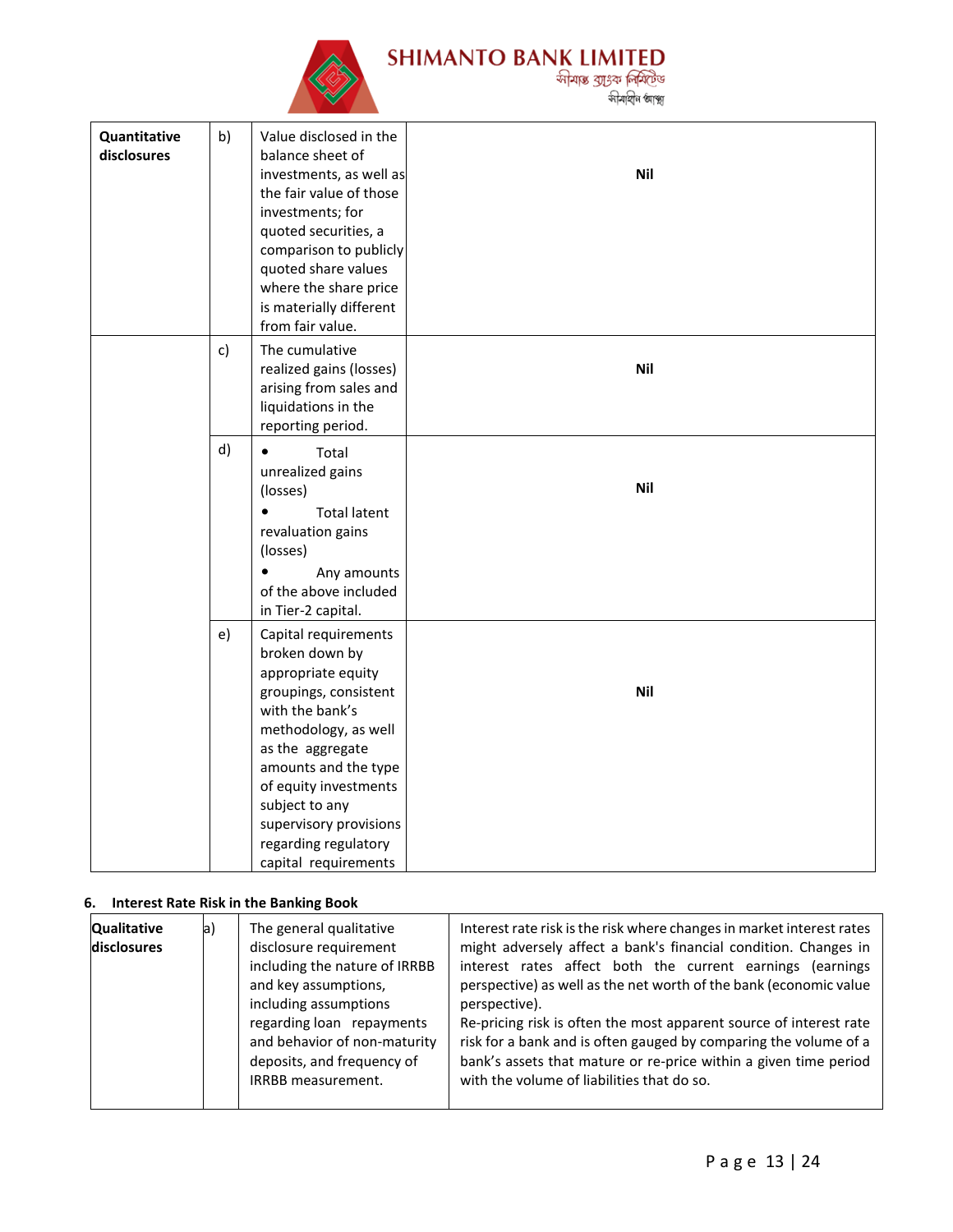

SHIMANTO BANK LIMITED<br>क्षेत्रिक आहेक निर्माणि<br>क्षेत्रिक आंश्रिक आंश्र

|                             |    |                                                                                                                                                                                                                                      | Risk management framework:<br>The Asset Liability Management Committee (ALCO) consisting of<br>Bank's senior management is responsible for ensuring adherence<br>to the limits set by the Board as well as for deciding the business<br>strategy of the Bank (for the assets and liabilities) in line with the<br>Bank's budget and decided risk management objectives. ALCO<br>decides strategies and specifies prudential limits for management<br>of interest rate risk in the banking book within the broad<br>parameters laid down by Board of Directors. These limits are<br>monitored periodically and the breaches, if any, are reported to<br>ALCO. |         |         |         |
|-----------------------------|----|--------------------------------------------------------------------------------------------------------------------------------------------------------------------------------------------------------------------------------------|--------------------------------------------------------------------------------------------------------------------------------------------------------------------------------------------------------------------------------------------------------------------------------------------------------------------------------------------------------------------------------------------------------------------------------------------------------------------------------------------------------------------------------------------------------------------------------------------------------------------------------------------------------------|---------|---------|---------|
| Quantitative<br>disclosures | b) | The increase (decline) in<br>earnings or economic value<br>(or relevant measure used by<br>Management) for upward<br>and downward rate shocks<br>according to management's<br>method of measuring IRRBB,<br>broken down by currency. | <b>Total Risk Sensitive Asset</b><br>461.40<br><b>Total Risk Sensitive Liabilities</b><br>362.82                                                                                                                                                                                                                                                                                                                                                                                                                                                                                                                                                             |         |         |         |
|                             |    |                                                                                                                                                                                                                                      | <b>Cumulative Gap</b><br>< 3 month<br>100.58<br>3-6 month<br>0.00<br>6-12 month<br>$-2.00$<br>CAR before shock (%)<br>107.29%                                                                                                                                                                                                                                                                                                                                                                                                                                                                                                                                |         |         |         |
|                             |    |                                                                                                                                                                                                                                      | <b>Assumed</b><br>Change<br>in<br><b>Interest Rate</b>                                                                                                                                                                                                                                                                                                                                                                                                                                                                                                                                                                                                       | 1.00%   | 2.00%   | 3.00%   |
|                             |    |                                                                                                                                                                                                                                      | Capital After Shock (in<br><b>BDT Crore)</b>                                                                                                                                                                                                                                                                                                                                                                                                                                                                                                                                                                                                                 | 407.22  | 408.21  | 409.19  |
|                             |    |                                                                                                                                                                                                                                      | CAR After Shock (%)                                                                                                                                                                                                                                                                                                                                                                                                                                                                                                                                                                                                                                          | 107.55% | 107.81% | 108.08% |

#### **7. Market Risk:**

| Qualitative<br>disclosures | a) | i) Views of Board of Directors<br>(BOD) on trading/ investment<br>activities. | There is an approved policy to monitor risks related to changes<br>in market dynamics. The Board approves all policies related to<br>market risk, sets limits and reviews compliance on a regular<br>basis. The objective is to obtain the best balance of risk and<br>return whilst meeting customers' requirements.                                                                                         |
|----------------------------|----|-------------------------------------------------------------------------------|---------------------------------------------------------------------------------------------------------------------------------------------------------------------------------------------------------------------------------------------------------------------------------------------------------------------------------------------------------------------------------------------------------------|
|                            |    | ii) Methods used to measure<br>Market risk                                    | Standardized approach has been used to measure the market<br>risk. The total capital requirement in respect of market risk is<br>the aggregate capital requirement calculated for each of the<br>risk sub-categories. The methodology to calculate capital<br>requirement under Standardized Approach for each of these<br>market risk categories is as follows:<br>a)Capital charges for interest rate risk= |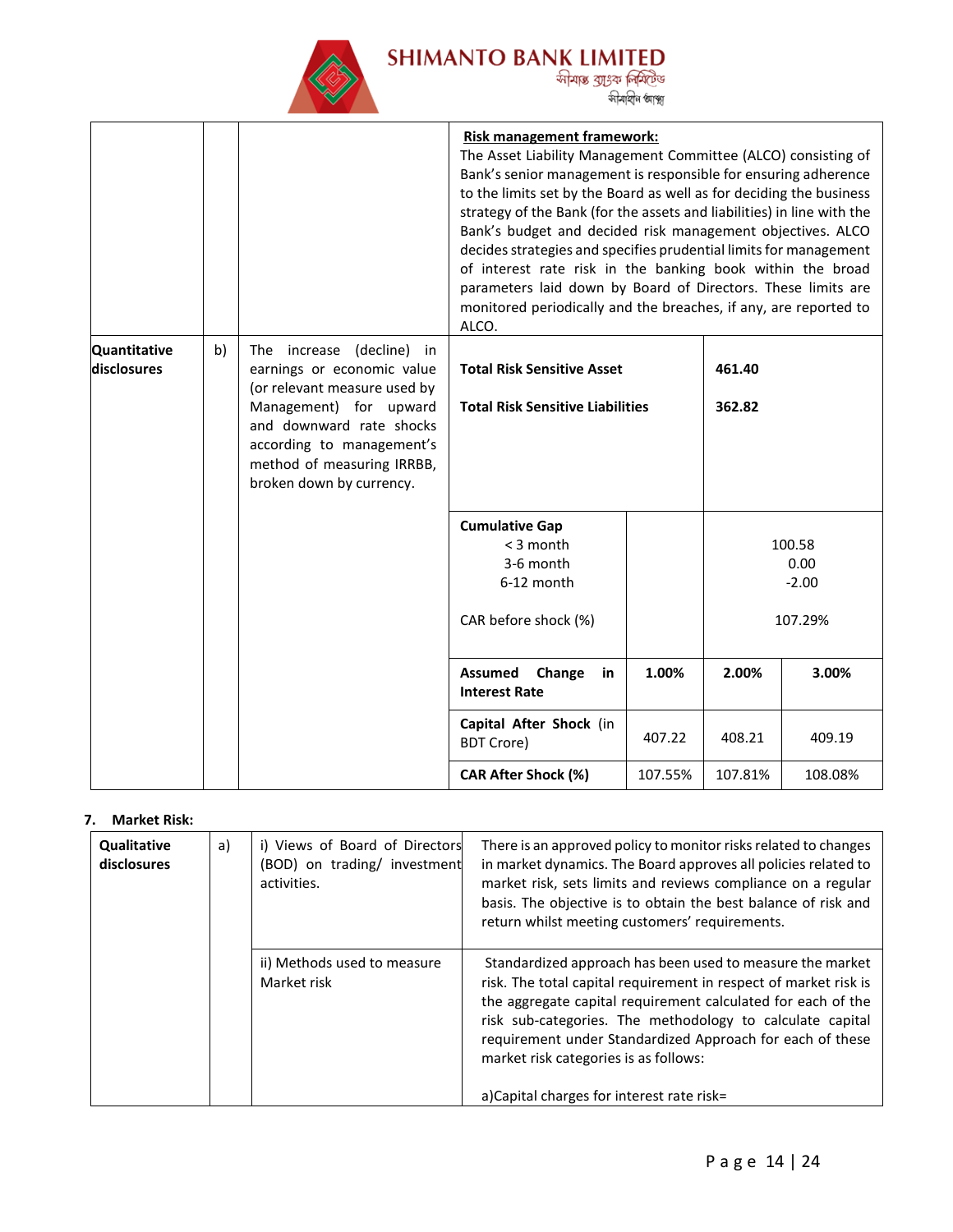

# SHIMANTO BANK LIMITED<br>अप्रिय अप्रहेश क्रियोजिक अनुसार अधिका काश्चा<br>अप्रियाणि काश्च कीयाशिष काश्च

| Capital Charge for General Market Risk                        |
|---------------------------------------------------------------|
| b)Capital charges for Equity Position Risk=                   |
| Capital Charge for Specific Risk+ Capital Charge for General  |
| Market Risk                                                   |
| c)Capital charges for Foreign Exchange Risk= Capital Charge   |
| for General Market Risk                                       |
| d)Capital charges for Commodity Position Risk= Capital Charge |
| for General Market Risk.                                      |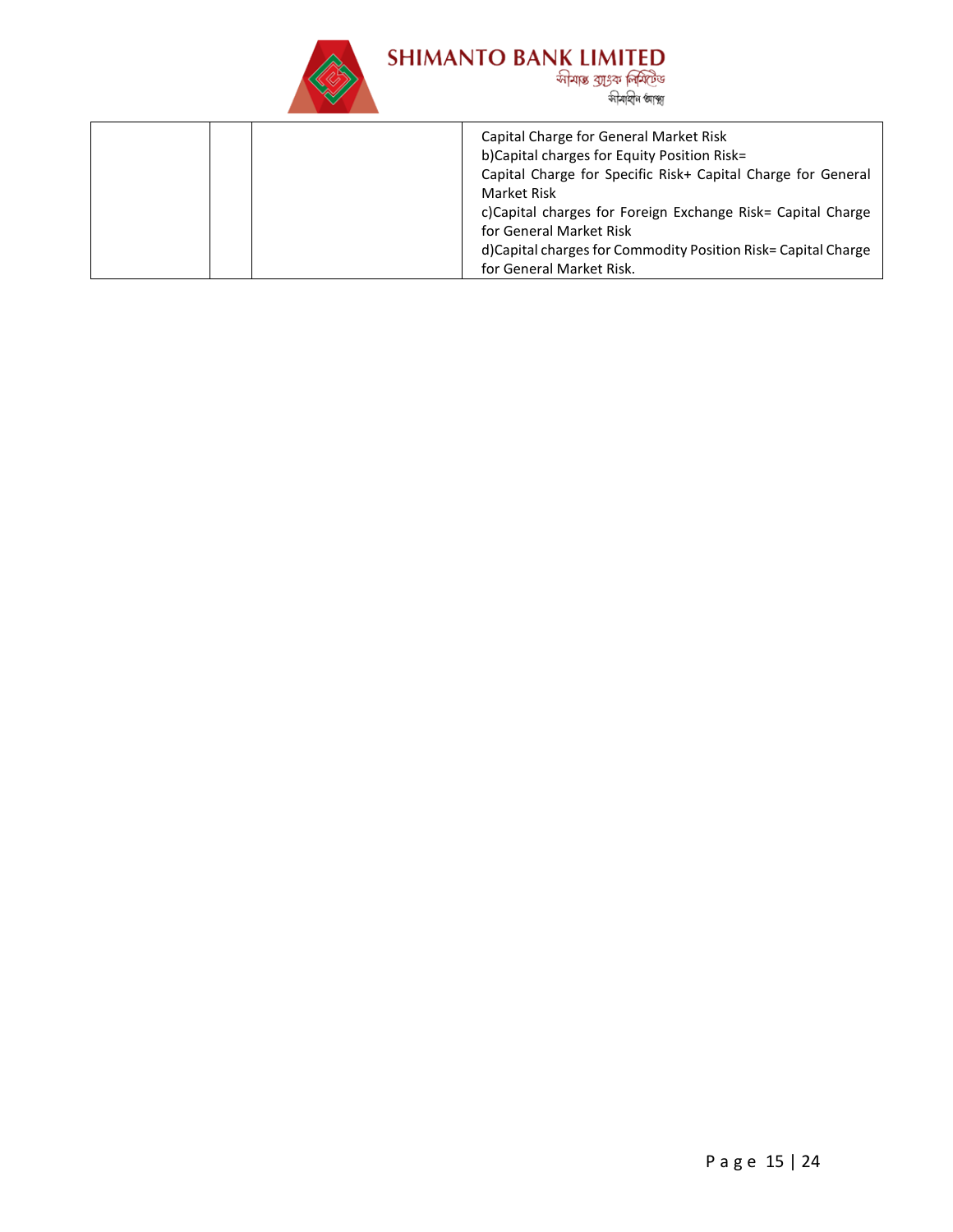|                     |    | iii) Market Risk Management<br>system                     | The Treasury Division of the Bank manages market risk covering<br>liquidity, interest rate and foreign exchange risks with oversight<br>from Assets- Liability Management Committee<br>(ALCO)<br>comprising senior executives of the Bank. ALCO is chaired by the<br>Managing Director. ALCO meets at least once in a month.                                                                                                                                                                                                                                                                                                                                                                                                                                                                                                                                                                                                                                                |
|---------------------|----|-----------------------------------------------------------|-----------------------------------------------------------------------------------------------------------------------------------------------------------------------------------------------------------------------------------------------------------------------------------------------------------------------------------------------------------------------------------------------------------------------------------------------------------------------------------------------------------------------------------------------------------------------------------------------------------------------------------------------------------------------------------------------------------------------------------------------------------------------------------------------------------------------------------------------------------------------------------------------------------------------------------------------------------------------------|
|                     |    | iv) Policies and processes for<br>mitigating market risk. | There are approved limits for Market risk related instruments<br>both on-balance sheet and off-balance sheet items. The limits<br>are monitored and enforced on a regular basis to protect<br>against market risks. The exchange rate committee of the<br>Bank meets on regular basis to review the prevailing market<br>condition, exchange rate, foreign exchange position and<br>transactions to mitigate foreign exchange risks.<br>Policies and processes for mitigating market risk are mentioned<br>below-<br>Risk Management and reporting is based on parameters such<br>as Maturity Gap Analysis, Duration Gap Analysis with the global<br>best practices.<br>Risk Profiles are analyzed and mitigating strategies/ processes<br>are suggested by the Asset Liability Committee (ALCO).<br>Asset Liability Management Committee (ALCO) analyzes<br>market and determines strategies to attain business goals.<br>Reconciliation of foreign currency transactions. |
| <b>Quantitative</b> | b) | <b>Capital requirement for:</b>                           | <b>Figures in BDT crore</b>                                                                                                                                                                                                                                                                                                                                                                                                                                                                                                                                                                                                                                                                                                                                                                                                                                                                                                                                                 |
| disclosures         |    | Interest rate related instruments                         | 0.00                                                                                                                                                                                                                                                                                                                                                                                                                                                                                                                                                                                                                                                                                                                                                                                                                                                                                                                                                                        |
|                     |    | Equities                                                  | 0.00                                                                                                                                                                                                                                                                                                                                                                                                                                                                                                                                                                                                                                                                                                                                                                                                                                                                                                                                                                        |
|                     |    | Foreign Exchange position                                 | 0.00                                                                                                                                                                                                                                                                                                                                                                                                                                                                                                                                                                                                                                                                                                                                                                                                                                                                                                                                                                        |
|                     |    | <b>Commodity Risk</b>                                     | 0.00                                                                                                                                                                                                                                                                                                                                                                                                                                                                                                                                                                                                                                                                                                                                                                                                                                                                                                                                                                        |
|                     |    | <b>TOTAL</b>                                              | 0.00                                                                                                                                                                                                                                                                                                                                                                                                                                                                                                                                                                                                                                                                                                                                                                                                                                                                                                                                                                        |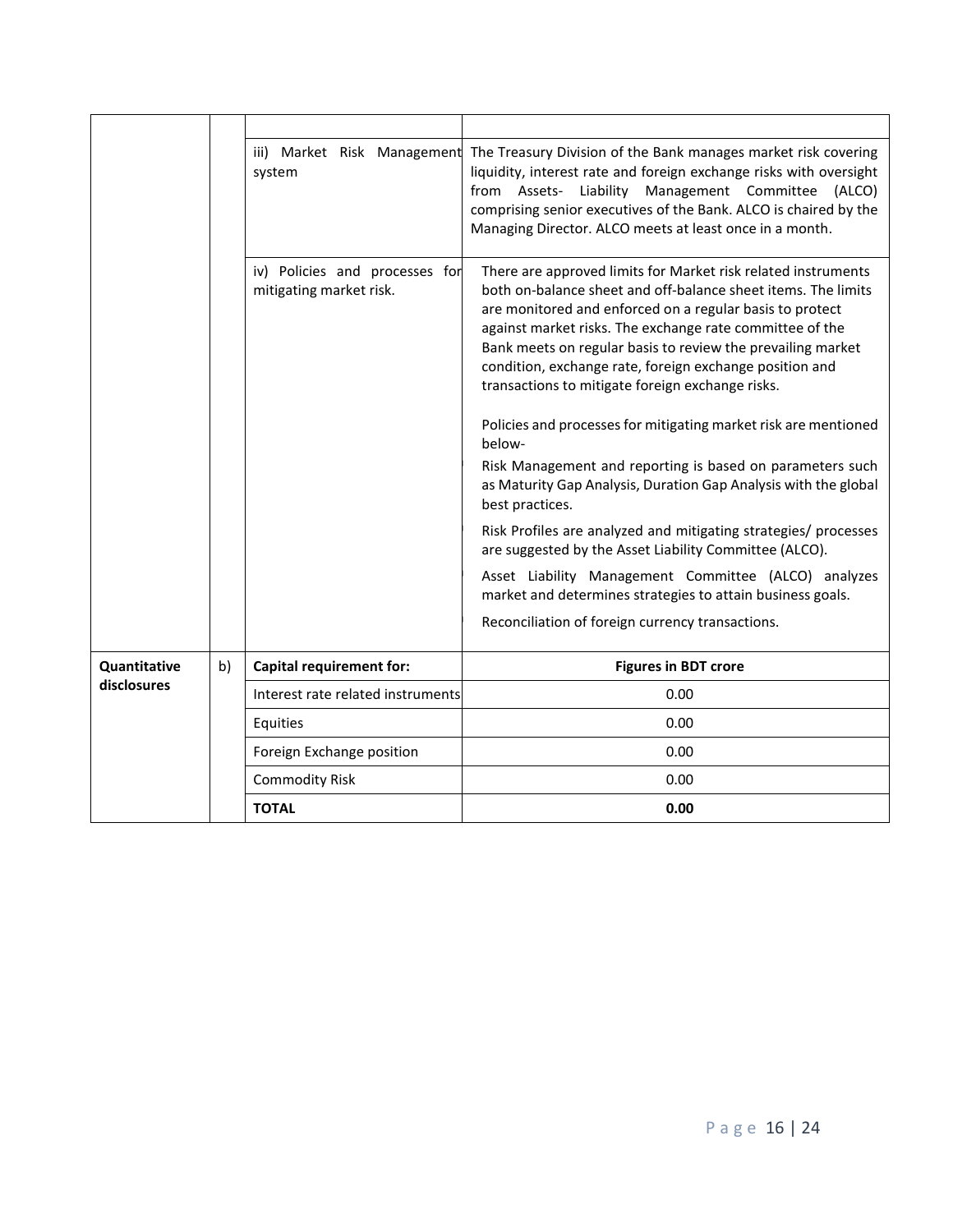#### **8. Operational Risk:**

| Qualitative<br>disclosures | i) Views of BOD on system to<br>reduce Operational Risk<br>industry. | Operational risk is defined as the risk of loss resulting from<br>inadequate or failed internal processes, people and systems or<br>from external events. This definition includes legal risk but<br>excludes strategic and reputation risk. It is inherent in every<br>business organization and covers a wide spectrum of issues.<br>The Board of Director (BOD) of the Bank and its Management<br>firmly believe that this risk through a control based<br>environment in which processes are documented,<br>authorizations are independent and transactions are<br>reconciled and monitored. This is supported by an<br>independent program of periodic reviews undertaken by<br>internal audit, and by monitoring external operational risk<br>events, which ensure that the Bank stays in line with industry<br>best practices and takes account or lessons learned from<br>publicized operational failures within the financial services |
|----------------------------|----------------------------------------------------------------------|-------------------------------------------------------------------------------------------------------------------------------------------------------------------------------------------------------------------------------------------------------------------------------------------------------------------------------------------------------------------------------------------------------------------------------------------------------------------------------------------------------------------------------------------------------------------------------------------------------------------------------------------------------------------------------------------------------------------------------------------------------------------------------------------------------------------------------------------------------------------------------------------------------------------------------------------------|
|----------------------------|----------------------------------------------------------------------|-------------------------------------------------------------------------------------------------------------------------------------------------------------------------------------------------------------------------------------------------------------------------------------------------------------------------------------------------------------------------------------------------------------------------------------------------------------------------------------------------------------------------------------------------------------------------------------------------------------------------------------------------------------------------------------------------------------------------------------------------------------------------------------------------------------------------------------------------------------------------------------------------------------------------------------------------|

|  | ii) Performance gap of executives<br>and staffs                | The bank believes that training and knowledge sharing is the<br>best way to reduce knowledge gap. Therefore, it arranges<br>trainings on a regular basis for its employees to develop their<br>expertise. The bank offers competitive pay package to its<br>employees based on performance and merit. It always tries to<br>develop a culture where all employees can apply his/her talent<br>and knowledge to work for the organization with high ethical<br>standards in order to add more value to the company and for<br>the economy.                                   |
|--|----------------------------------------------------------------|-----------------------------------------------------------------------------------------------------------------------------------------------------------------------------------------------------------------------------------------------------------------------------------------------------------------------------------------------------------------------------------------------------------------------------------------------------------------------------------------------------------------------------------------------------------------------------|
|  | iii) Potential external events                                 | No potential external events are expected to expose the Bank<br>to significant operational risk.                                                                                                                                                                                                                                                                                                                                                                                                                                                                            |
|  | iv) Policies and Processes for<br>mitigating operational risk: | Internal control mechanism is in place to control and<br>minimize the operational risks. If any controls are found to be<br>ineffective during the course of Risk & Control Self-<br>Assessment, corrective measures are adopted in due course.<br>A monitoring system is also in place for tracking the<br>corrective actions plan periodically. The various Board<br>approved policies viz., Internal Control & Compliance Policy,<br>Internet Banking Security Policy; Policy on KYC & AML; ICT<br>Policy addresses issues pertaining to Operational Risk<br>Management. |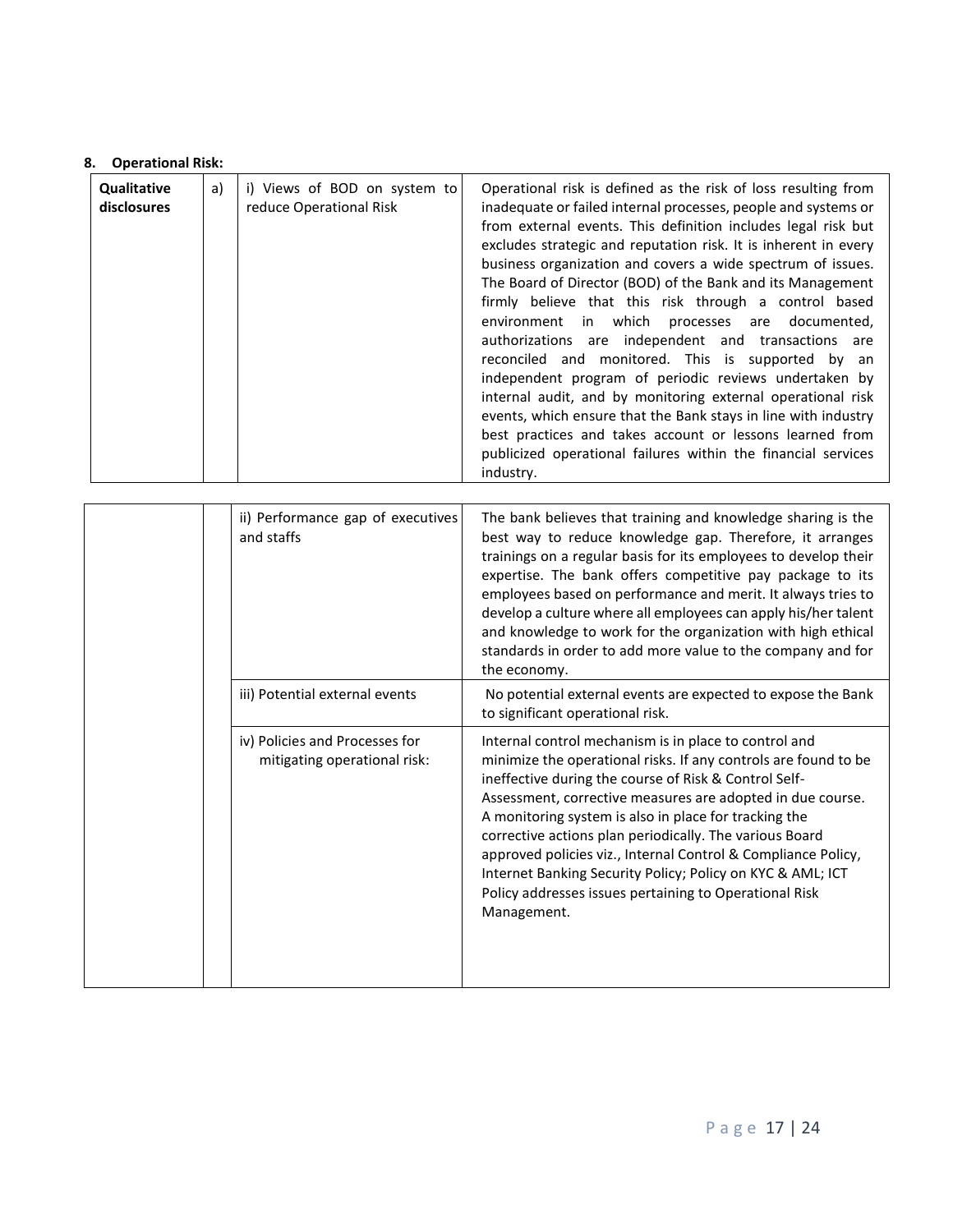|                             |    | iii) Approach for calculating<br>capital charge for operational risk | the following formula:<br>K = [(GI 1 + GI2 + GI3) α]/n | The Bank follows the Basic Indicator Approach (BIA) in terms<br>of BRPD Circular No. 18 dated 21 December 2014 Guidelines<br>on Risk Based Capital Adequacy (Revised Regulatory Capital<br>Framework for banks in line with Basel III). The BIA stipulates<br>the capital charge for operational risk is a fixed percentage,<br>denoted by $\alpha$ (alpha) of average positive annual gross income<br>of the Bank over the past three years. It also states that if the<br>annual gross income for any year is negative or zero, that<br>should be excluded from both the numerator and<br>denominator when calculating the average gross income. The<br>capital charge for operational risk is enumerated by applying |
|-----------------------------|----|----------------------------------------------------------------------|--------------------------------------------------------|-------------------------------------------------------------------------------------------------------------------------------------------------------------------------------------------------------------------------------------------------------------------------------------------------------------------------------------------------------------------------------------------------------------------------------------------------------------------------------------------------------------------------------------------------------------------------------------------------------------------------------------------------------------------------------------------------------------------------|
| Quantitative<br>disclosures | b) | The Capital Requirement for Operational Risk                         |                                                        | Figure in BDT crore 30.1                                                                                                                                                                                                                                                                                                                                                                                                                                                                                                                                                                                                                                                                                                |

# **9. Liquidity Ratio:**

| <b>Qualitative Disclosures:</b>                          |                                                                                                                                                                                                                                                                                                                                                                                                                                                                                                                                                                  |
|----------------------------------------------------------|------------------------------------------------------------------------------------------------------------------------------------------------------------------------------------------------------------------------------------------------------------------------------------------------------------------------------------------------------------------------------------------------------------------------------------------------------------------------------------------------------------------------------------------------------------------|
| i) Views of BoD on<br>system to reduce<br>liquidity Risk | The Board of Directors of the bank set policy, different liquidity ratio limits, and risk appetite<br>for liquidity risk management as per regulatory guidelines. The ALM Policy, the most important<br>policy for Liquidity Risk Management is reviewed periodically to incorporate changes as<br>required by regulatory stipulation or to realign with changes in the economic landscape. The<br>ALCO of the Bank formulates and reviews strategies and provides guidance for management of<br>liquidity risk within the framework laid out in the ALM Policy. |
| ii) Methods used to<br>measure Liquidity<br>risk         | In the perspective of Bangladesh, identifying and monitoring the driving factors of liquidity risk<br>is viewed from the following aspects:<br><b>Regulatory Liquidity Indicators (RLIs):</b>                                                                                                                                                                                                                                                                                                                                                                    |
|                                                          | Cash Reserve Requirement (CRR)<br><b>Statutory Liquidity Ratio (SLR)</b><br>Medium Term Funding Ratio (MTFR)<br>Maximum Cumulative Outflow (MCO)<br>Loan Deposit Ratio<br>Liquidity Coverage Ratio (LCR)<br>Net Stable Funding Raito (NSFR)<br>Bank's own liquidity monitoring tools:                                                                                                                                                                                                                                                                            |
|                                                          | Wholesale Borrowing and Funding Guidelines<br>Liquidity Contingency Plan<br>Management Action Trigger (MAT)<br>Computation of Capital Charge against Liquidity Risk: If annual average of any RLIs of any bank<br>falls below Bangladesh Bank's requirement the bank will be required to maintain additional<br>capital for that RLI (or those RLIs) in SRP.                                                                                                                                                                                                     |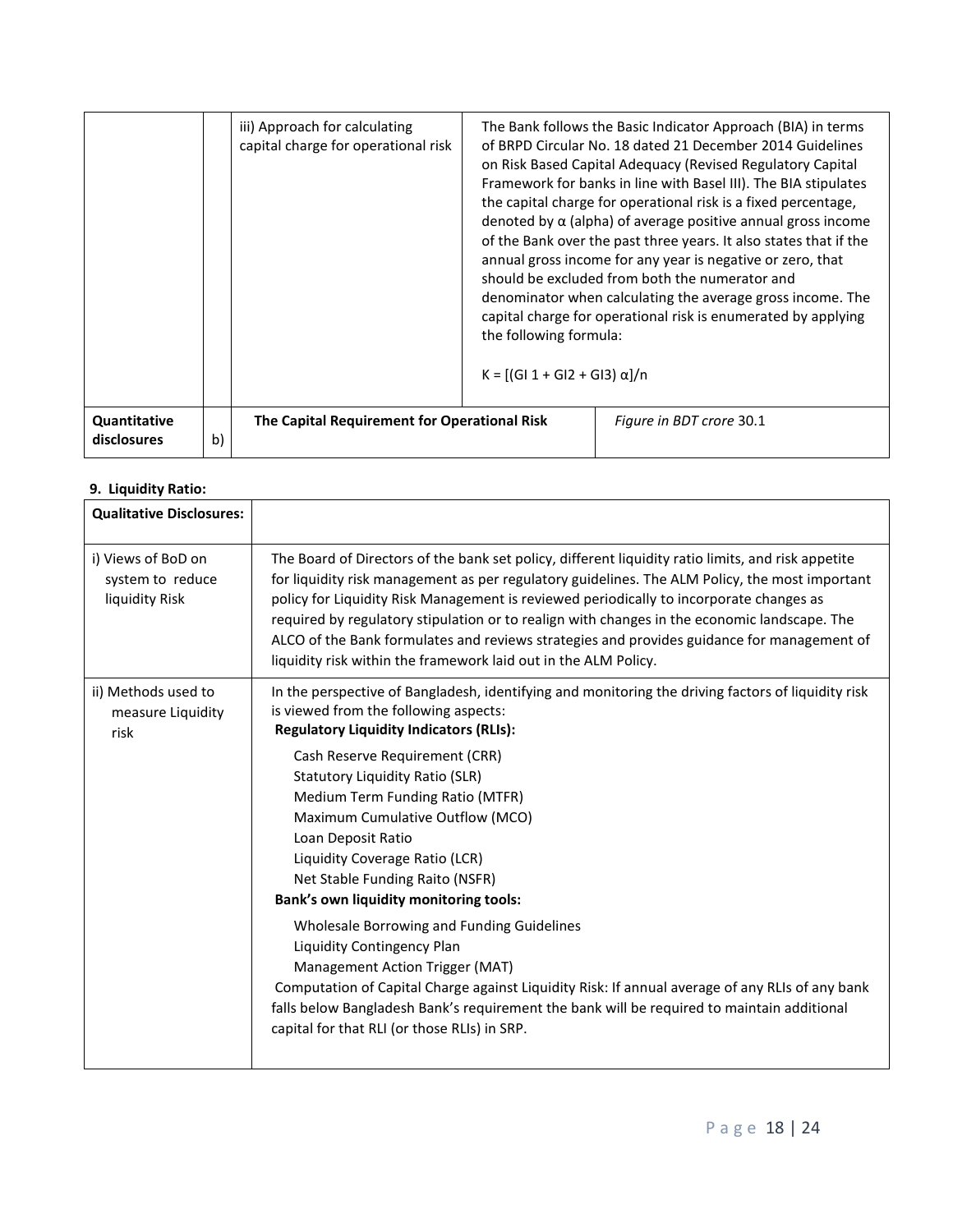| iii) Liquidity Risk<br>Management System                          | The Asset Liability Management Committee (ALCO) of the Bank monitors & manages liquidity<br>and interest rate risk in line with the business strategy. ALM activity including liquidity analysis<br>& management is conducted through coordination between various ALCO support groups<br>residing in the functional areas of Balance Sheet Management, Treasury Front Office, Budget<br>and Planning etc.                                                                                                        |                          |  |
|-------------------------------------------------------------------|-------------------------------------------------------------------------------------------------------------------------------------------------------------------------------------------------------------------------------------------------------------------------------------------------------------------------------------------------------------------------------------------------------------------------------------------------------------------------------------------------------------------|--------------------------|--|
| iv) Policies and<br>Processes for<br>mitigating Liquidity<br>risk | An effective liquidity risk management process will include systems to identify measure,<br>monitor and control its liquidity exposures.<br>Bank has Asset Liability Management Committee (ALCO) to monitor the liquidity risk on a<br>regular basis. Based on the detail recommendation from ALM desk, ALCO take appropriate<br>action to manage the liquidity risk. Also Bank has internal risk control framework which<br>outlines clear and consistent policies and principles for liquidity risk management. |                          |  |
| Quantitative<br><b>Disclosures:</b>                               |                                                                                                                                                                                                                                                                                                                                                                                                                                                                                                                   | Amount in Million (BDT.) |  |
|                                                                   | Liquidity Coverage Ratio                                                                                                                                                                                                                                                                                                                                                                                                                                                                                          | 249.32%                  |  |
|                                                                   | Net Stable Funding Ratio (NSFR)                                                                                                                                                                                                                                                                                                                                                                                                                                                                                   | 167.19%                  |  |
|                                                                   | Stock of High quality liquid assets                                                                                                                                                                                                                                                                                                                                                                                                                                                                               | 80.17                    |  |
|                                                                   | Total net cash outflows over the next 30 calendar days                                                                                                                                                                                                                                                                                                                                                                                                                                                            | 71.35                    |  |
|                                                                   | Available amount of stable funding                                                                                                                                                                                                                                                                                                                                                                                                                                                                                | 752.06                   |  |
|                                                                   | Required amount of stable funding                                                                                                                                                                                                                                                                                                                                                                                                                                                                                 | 449.82                   |  |

# **10. Leverage Ratio:**

| <b>Qualitative Disclosures:</b>                           |                                                                                                                                                                                                                                                                                                                                                                                                                              |
|-----------------------------------------------------------|------------------------------------------------------------------------------------------------------------------------------------------------------------------------------------------------------------------------------------------------------------------------------------------------------------------------------------------------------------------------------------------------------------------------------|
| i) Views of BoD on system to reduce<br>excessive leverage | In order to avoid building-up of an excessive on- and off-balance sheet leverage in<br>the banking system, a simple, transparent and non-risk based leverage ratio has<br>been introduced under the Base III framework. Board of Directors of our Bank<br>continuously monitoring the exposure limit of lending, capital strength of our Bank<br>in order to avoid building-up excessive on- and off-balance sheet leverage. |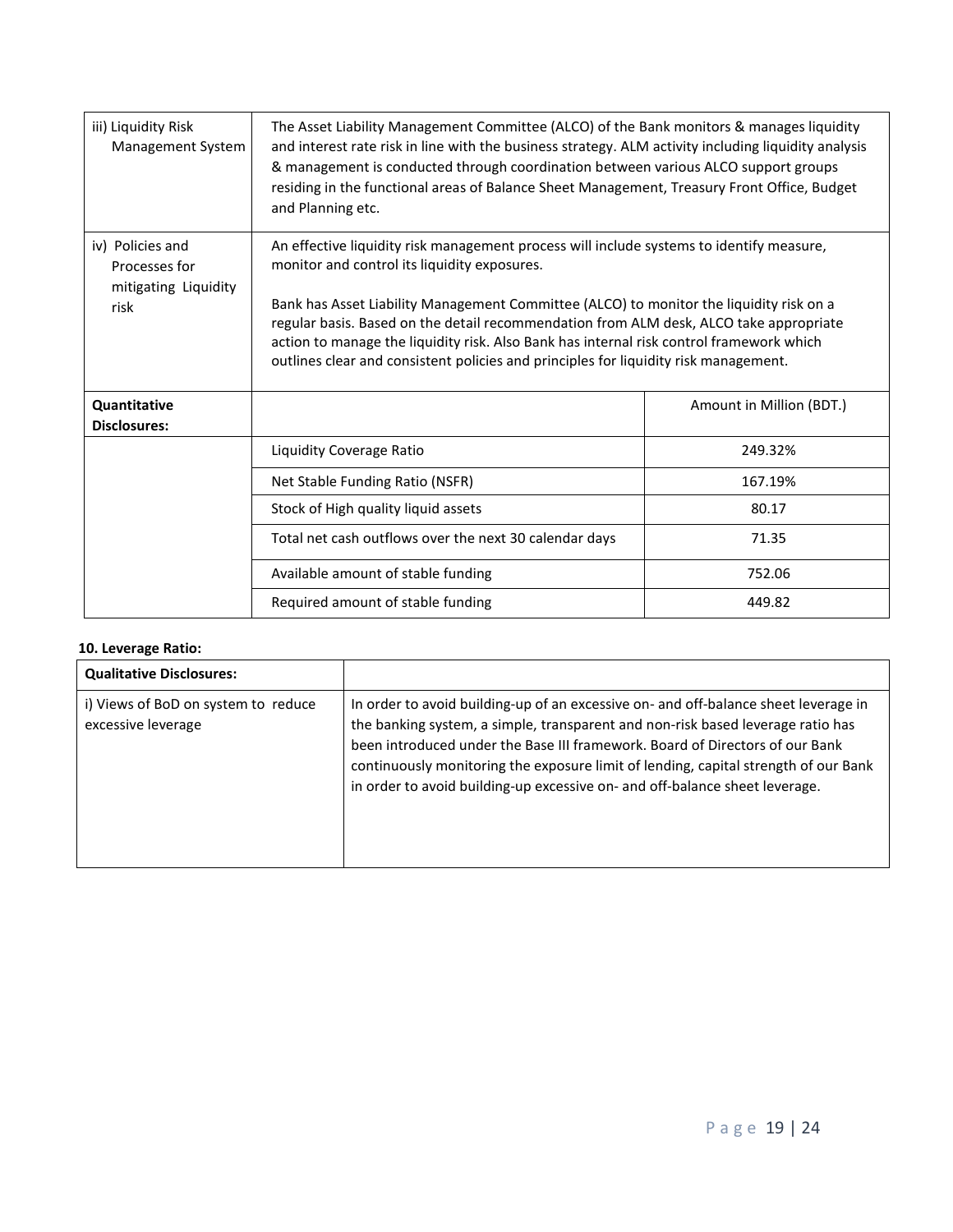| ii) Policies and processes for managing<br>excessive on and off balance sheet<br>leverage | The leverage ratio is intended to achieve the following objectives: a) constrain the<br>build-up of leverage in the banking sector which could damage the broader<br>financial system and the economy b) reinforce the risk based requirements with<br>any easy-to-understand and non-risk based measure.                                                              |        |  |
|-------------------------------------------------------------------------------------------|------------------------------------------------------------------------------------------------------------------------------------------------------------------------------------------------------------------------------------------------------------------------------------------------------------------------------------------------------------------------|--------|--|
|                                                                                           | At the end December 2016, the minimum requirement for leverage ratio was<br>80.77% on solo bases. But Higher leverage ratio can decrease the profitability of<br>banks because it means banks can do less profitable lending. However, increasing<br>the leverage ratio means that banks have more capital reserves and can more easily<br>survive a financial crisis. |        |  |
|                                                                                           | In view of the impact of leverage into the business, our bank management takes<br>decision about future investment. Considering the financial strength, Bank also<br>make Capital planning and business budget to go on a right way.                                                                                                                                   |        |  |
| iii) Approach for calculating exposure                                                    | The leverage ratio is a volume-based measure and is calculated as Basel III Tier I<br>capital divided by total on and off-balance sheet exposures.<br>A minimum Tier 1 leverage ratio of 3% is being prescribed both at solo and<br>consolidated level.                                                                                                                |        |  |
|                                                                                           | Tier 1 Capital (after related deductions)                                                                                                                                                                                                                                                                                                                              |        |  |
|                                                                                           | Leverage Ratio =                                                                                                                                                                                                                                                                                                                                                       |        |  |
|                                                                                           | Total Exposure (after related deductions)                                                                                                                                                                                                                                                                                                                              |        |  |
| <b>Quantitative Disclosures:</b>                                                          |                                                                                                                                                                                                                                                                                                                                                                        |        |  |
|                                                                                           | Leverage Ratio                                                                                                                                                                                                                                                                                                                                                         | 50.54% |  |
|                                                                                           | On balance sheet exposure                                                                                                                                                                                                                                                                                                                                              | 797.97 |  |
|                                                                                           | Off balance sheet exposure                                                                                                                                                                                                                                                                                                                                             | Nil    |  |
|                                                                                           | Total exposure                                                                                                                                                                                                                                                                                                                                                         | 797.97 |  |

#### **11. Remuneration:**

| Qualitative        | (a) | Information relating to the bodies that oversee remuneration:                                                                                                                                                                                                                                                                                                                                                                                                                                                                                                                                                                                   |
|--------------------|-----|-------------------------------------------------------------------------------------------------------------------------------------------------------------------------------------------------------------------------------------------------------------------------------------------------------------------------------------------------------------------------------------------------------------------------------------------------------------------------------------------------------------------------------------------------------------------------------------------------------------------------------------------------|
| <b>Disclosures</b> |     | The remuneration issues in Shimanto Bank are overseen by top Management comprising the<br>Managing Director & CEO, Deputy Managing Directors & CRO and the Head of HR. The primary<br>functions of the Remuneration Committee are to determine, review and propose principles and<br>governance framework for all decisions relating to remunerations of the employees of Shimanto<br>Bank. While the Human Resources Division is responsible for preparing and recommending<br>reward plans and compensation, the committee's duties are to assess and review these<br>recommendations and submit them to the Board of Directors for approval. |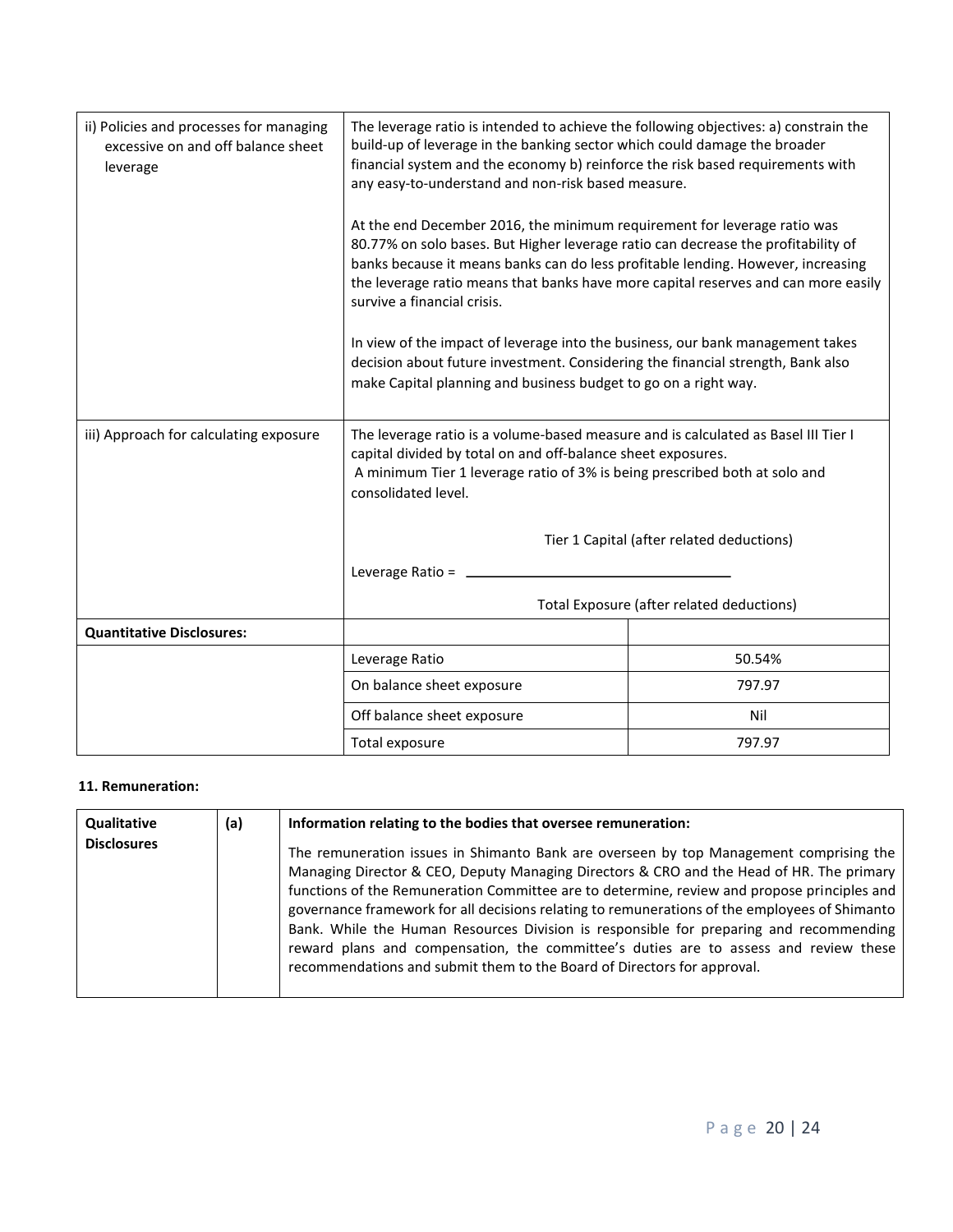| (b) | Information relating to the design and structure of remuneration process:                                                                                                                                                                                                                                                                                                                                                                                                                                                                                                                                                                                                                                                                                                                                                                                                                                                                                                                                                                                                                                                                                                                                                                                                                                                                                                                                                                                                                                                                                                                                                                      |
|-----|------------------------------------------------------------------------------------------------------------------------------------------------------------------------------------------------------------------------------------------------------------------------------------------------------------------------------------------------------------------------------------------------------------------------------------------------------------------------------------------------------------------------------------------------------------------------------------------------------------------------------------------------------------------------------------------------------------------------------------------------------------------------------------------------------------------------------------------------------------------------------------------------------------------------------------------------------------------------------------------------------------------------------------------------------------------------------------------------------------------------------------------------------------------------------------------------------------------------------------------------------------------------------------------------------------------------------------------------------------------------------------------------------------------------------------------------------------------------------------------------------------------------------------------------------------------------------------------------------------------------------------------------|
|     | The key features and objectives of remuneration policy:<br>Appropriately compensate Employees for the services they provide to the Bank;<br>٠<br>Attract and retain Employees with skills required to effectively manage the operations and<br>٠<br>growth of the business;<br>Be consistent and appropriate having regard to the performance of the Bank and the relevant<br>п<br>Employees;<br>٠<br>Motivate Employees to perform in the best interests of the Bank and its shareholders;<br>Motivate Employees to pursue long term growth and success of the Bank within the Board<br>٠<br>approved control framework;<br>٠<br>Manage the risks associated with remuneration in a manner that supports the Bank's risk<br>management frameworks by applying an appropriate balance between fixed and variable<br>remuneration, reflecting short and long term performance objectives to the Bank's<br>circumstances and goals;<br>Apply key short term and long term key performance indicators, including financial and<br>nonfinancial measures of performance, to eligible employees;<br>Demonstrate a clear relationship between individual performance and rewards;<br>Comply with all regulatory and legal requirements; and<br>Provide an appropriate level of transparency.<br>In the year 2017, the salary structure of the bank was reviewed by the committee and finally<br>approved by the Board, where the structure was adjusted with the then inflation rate.<br>The structure of remuneration arrangements for all employees consists of following components:<br>Fixed Remuneration; and<br>Performance-based remuneration |
|     | Fixed remuneration: This includes base salary, fixed benefits and superannuation. Base salaries<br>are determined to attract and retain employees with skills required to effectively manage the<br>operations and growth of the business to reflect best market practice for the specific<br>circumstances of the Bank. Fixed remuneration is benchmarked against the financial services<br>industry through the use of external remuneration market surveys, conducted by professional,<br>independent benchmarking organizations.<br>Performance-based remuneration: Employee remuneration packages may include a 'variable'<br>component with short term and long term incentive plans.                                                                                                                                                                                                                                                                                                                                                                                                                                                                                                                                                                                                                                                                                                                                                                                                                                                                                                                                                    |
|     | Moreover, the employees whose job nature shows risk factors are allowed risk allowances as<br>prescribed in the policy. In addition, employees with compliance and supervisory<br>responsibilities are also provided additional benefits besides their regular pay.                                                                                                                                                                                                                                                                                                                                                                                                                                                                                                                                                                                                                                                                                                                                                                                                                                                                                                                                                                                                                                                                                                                                                                                                                                                                                                                                                                            |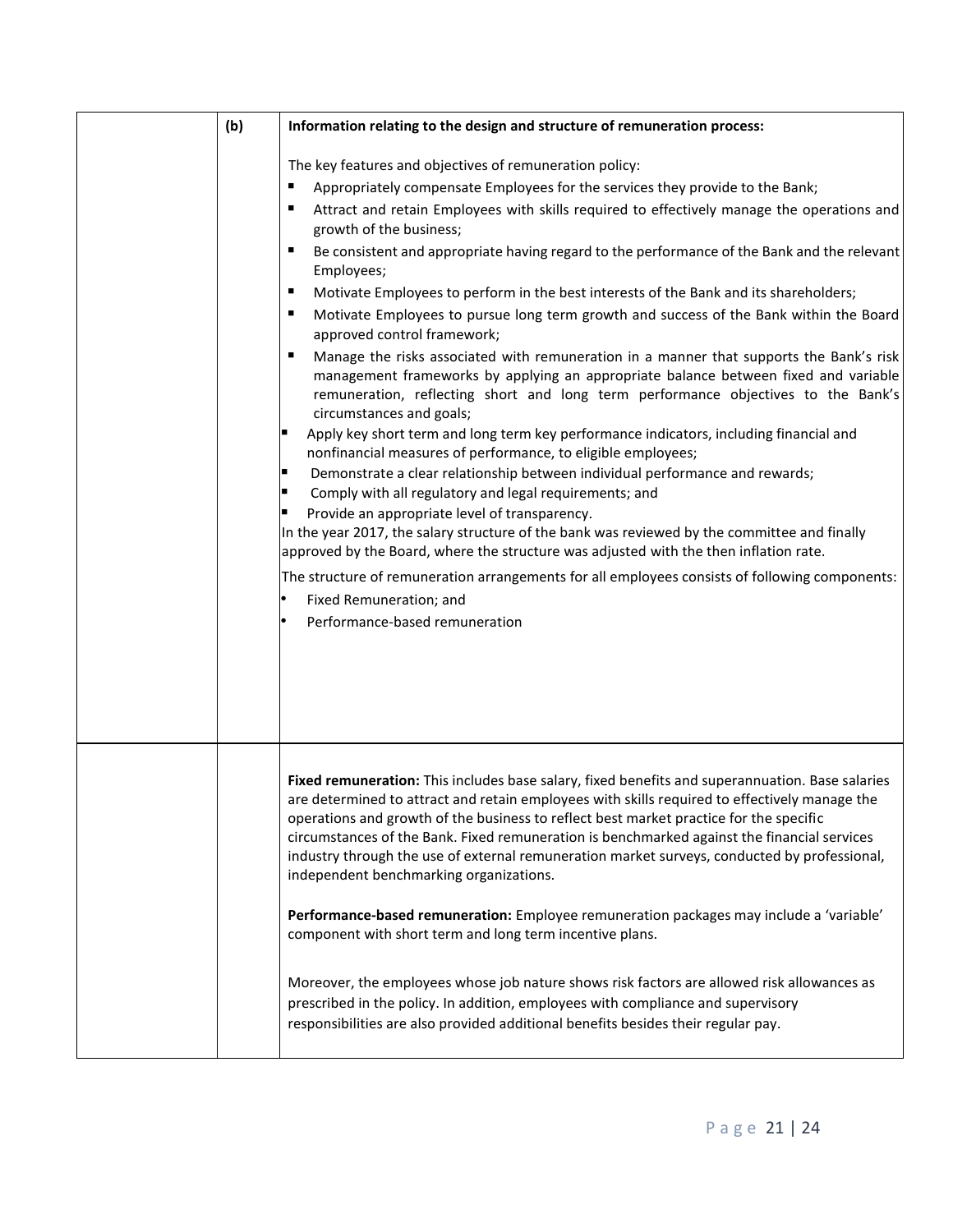| (c) | Description of the ways in which current and future risks are taken into account in the<br>remuneration processes.<br>The Bank's remuneration practices are carefully managed takes into account the following key<br>risks when implementing remuneration measures:<br><b>Financial Risks</b><br>$\bullet$<br><b>Compliance Risks</b>                                                                                                                       |
|-----|--------------------------------------------------------------------------------------------------------------------------------------------------------------------------------------------------------------------------------------------------------------------------------------------------------------------------------------------------------------------------------------------------------------------------------------------------------------|
|     | Risk and compliance requirements represent a gateway to whether an incentive bonus<br>payment is made and the size of the payment. Despite, if the individual does not meet or only<br>partially meets compliance requirements, no award or a reduced award may be made.                                                                                                                                                                                     |
| (d) | Description of the ways in which the bank seeks to link performance :                                                                                                                                                                                                                                                                                                                                                                                        |
|     | * Overview of main performance metrics for the Bank, top level business lines and individuals-<br>The main performance metrics include profits, loan growth, deposit growth, risk metrics<br>(such as quality of assets), compliance with regulatory norms, refinement of risk<br>management processes and customer service. The specific metrics and weightages for<br>various metrics vary with the role and level of the individual.                      |
|     | * Discussion of how amounts of individual remuneration are linked to the Bank-wide and<br>individual performance-                                                                                                                                                                                                                                                                                                                                            |
|     | The Performance Appraisal Form (PAF) takes into consideration all the above aspects while<br>assessing individual performance and making compensation-related recommendations to the<br>Remuneration Committee regarding the level of increment and performance bonus for<br>employees. The performance assessment of individual employees is undertaken based on<br>achievements visà-vis their goal sheets, which incorporate the various aspects/metrics. |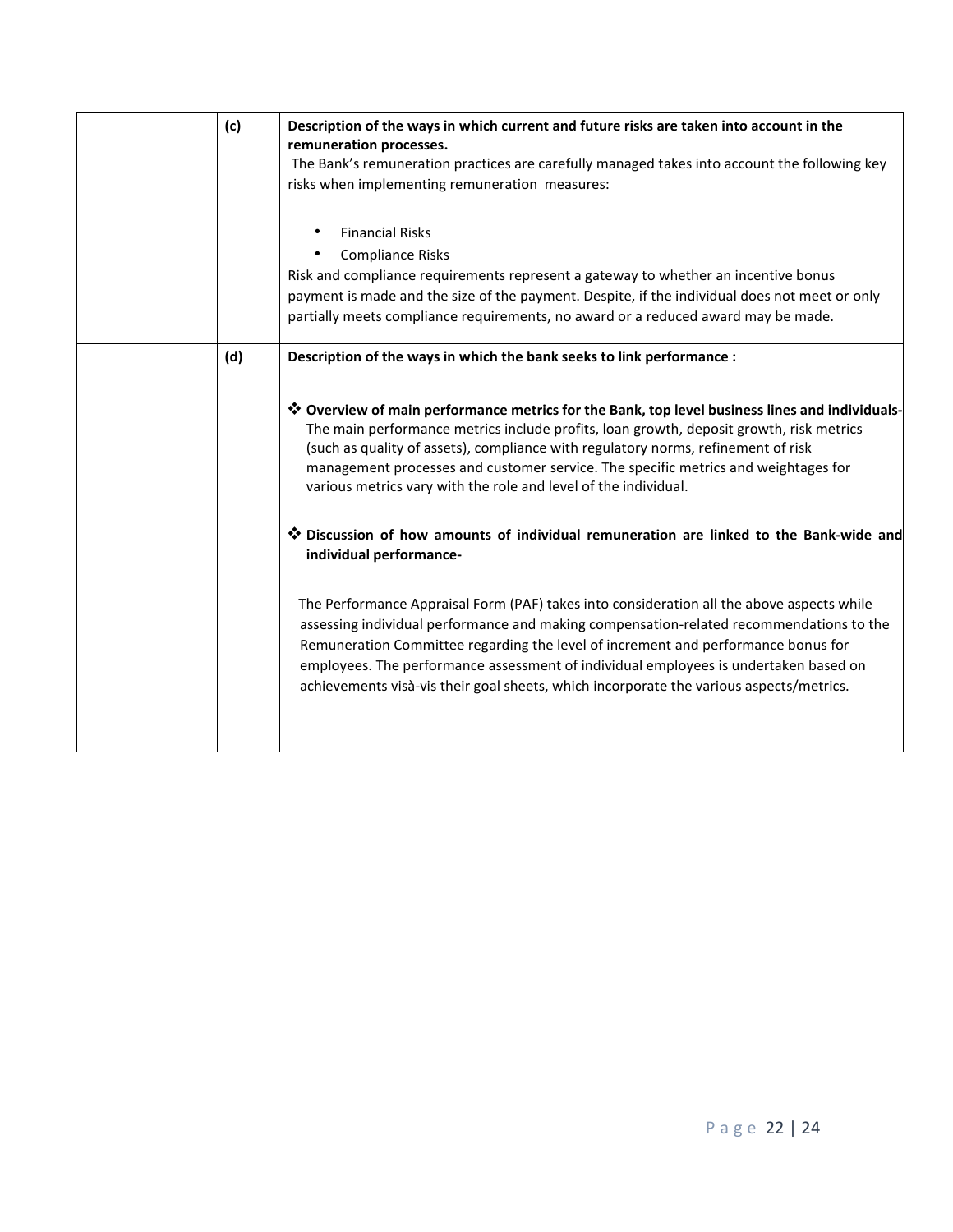|                                    | (e) | Description of the ways in which the bank seeks to adjust remuneration to take account of<br>longer-term performance.                                                                                                                                                                                                                                                                            |
|------------------------------------|-----|--------------------------------------------------------------------------------------------------------------------------------------------------------------------------------------------------------------------------------------------------------------------------------------------------------------------------------------------------------------------------------------------------|
|                                    |     | The Bank's remuneration system is designed to reward long-term as well as short-term<br>performance, encourage retention and recognize special performance in the organization. The<br>Bank provides reasonable remuneration for short-term performance besides for long-term<br>performance the bank has some deferred payment options (i.e. incentive bonus, gratuity,<br>superannuation etc.) |
|                                    |     | In case of following situation remuneration can be adjusted before vesting:                                                                                                                                                                                                                                                                                                                      |
|                                    |     | Disciplinary Action (at the discretion of Enquiry committee)<br>٠                                                                                                                                                                                                                                                                                                                                |
|                                    |     | Resignation of the employee prior to the payment date.<br>$\bullet$<br>At the same time previously paid or already vested variable pay can also be recovered under the<br>case of disciplinary action (at the discretion of the Enquiry Committee and approval of Executive<br>Committee)                                                                                                        |
|                                    | (f) | Description of the different forms of variable remuneration that the bank utilities and the<br>rationale for using these different forms.                                                                                                                                                                                                                                                        |
|                                    |     | The main forms of such variable remuneration include:<br>Monthly Cash benefits<br>٠<br>Incentive plan for the employees to be paid annually<br>The form of variable remuneration depends on the job level of individual, risk involved, the time<br>horizon for review of quality of the assignments performed.                                                                                  |
| Quantitative<br><b>Disclosures</b> | (g) | Number of Meeting held by the Remuneration Committee during the financial year and<br>remuneration paid to its member.                                                                                                                                                                                                                                                                           |
|                                    |     | Nil                                                                                                                                                                                                                                                                                                                                                                                              |
|                                    | (h) | Number of employees having received a variable remuneration award during the financial year.<br>Nil                                                                                                                                                                                                                                                                                              |
|                                    |     | Number and total amount of guaranteed bonuses awarded during the financial year:                                                                                                                                                                                                                                                                                                                 |
|                                    |     | BDT. 0.80 Crore<br>Number and total amount of sign-on award made during the financial year.                                                                                                                                                                                                                                                                                                      |
|                                    |     | Nil                                                                                                                                                                                                                                                                                                                                                                                              |
|                                    |     | Number and total amount of severance payments made during the financial year.<br>Nil                                                                                                                                                                                                                                                                                                             |
|                                    |     |                                                                                                                                                                                                                                                                                                                                                                                                  |